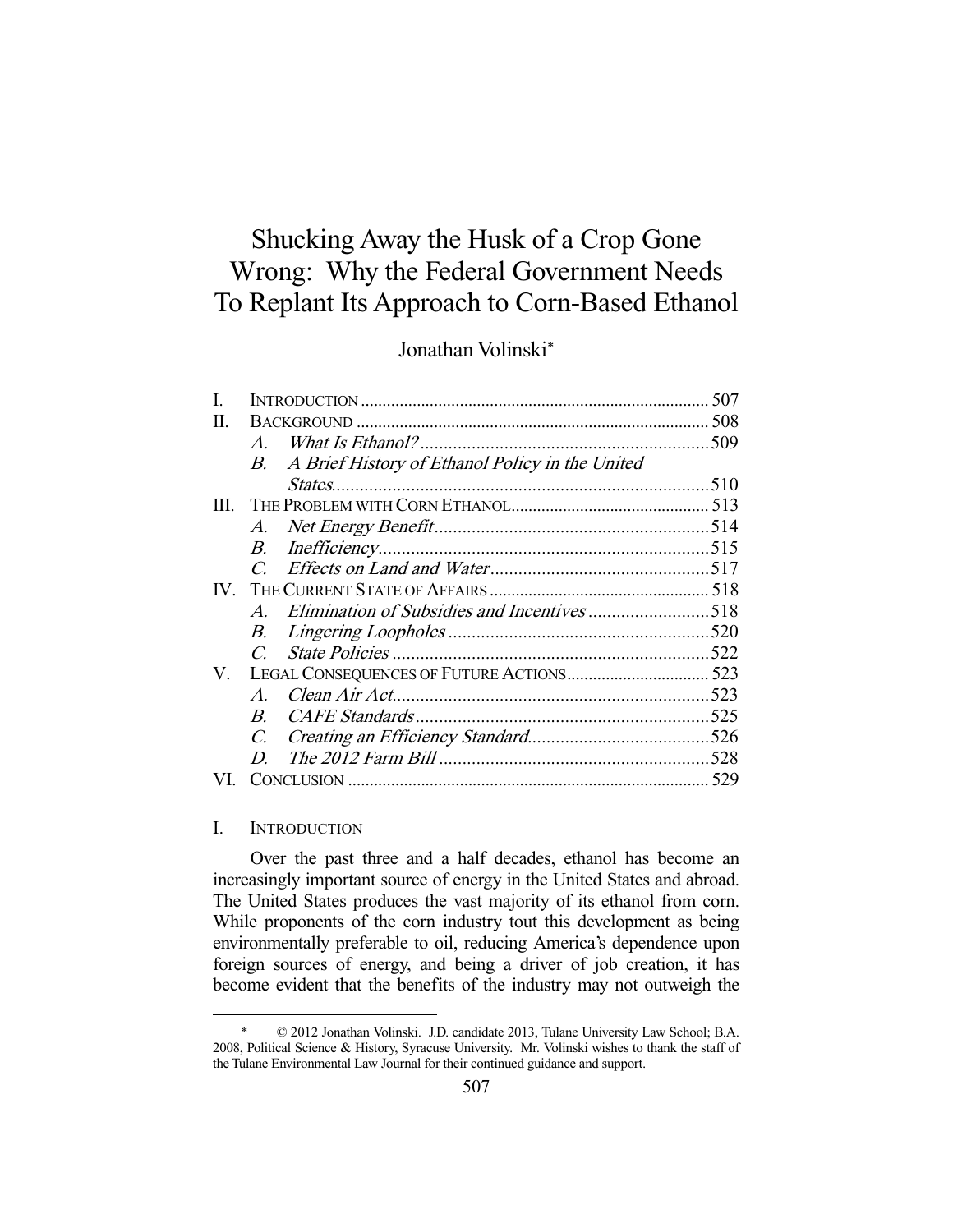costs.<sup>1</sup> Specifically, the production of corn ethanol is energy intensive and may not create a net energy gain.<sup>2</sup> Additionally, the increasing popularity of corn ethanol has driven up the prices of corn feed while relying on environmentally damaging fertilizers.<sup>3</sup> While the United States has slowly recognized the shortcomings of corn ethanol, the industry still receives many benefits at both the federal and state level.<sup>4</sup>

 This Comment will trace the history of ethanol in the United States, highlight problems with the process of turning corn into fuel, and discuss the current policies in effect. Finally, the Comment will propose that if America is serious about creating a green economy and reducing greenhouse gas (GHG) emissions, then artificial incentives and loopholes should be eliminated to create a level playing field and let the market dictate the future of corn ethanol. Without the current programs propping up the industry, this Comment argues that corn ethanol would fade away in favor of more efficient types of ethanol, such as switchgrass or miscanthus. Specific recommendations include amending the Clean Air Act (CAA) and the corporate average fuel economy (CAFE) standards, in addition to creating national standards through the Commerce Clause so that states cannot continue to incentivize the corn ethanol industry at the expense of the health of the nation as a whole.<sup>5</sup> In short, this Comment suggests that the drawbacks of the industry are so great that it would be wise to invest in other domestic sources of ethanol while abandoning hope that corn will ever become an environmentally or economically justifiable source of fuel.

## II. BACKGROUND

 Before discussing the legal and policy ramifications of corn ethanol, it is first important to understand what ethanol is, where it comes from, and how it is made, in addition to the historical drivers of the fuel. Ethanol is a dynamic fuel: it can be derived from many different crops and new sources are continually being discovered. As a fuel source, ethanol traces its roots back over 100 years.

<sup>1.</sup> Roberta F. Mann & Mona L. Hymel, Moonshine to Motorfuel: Tax Incentives for Fuel Ethanol, 19 DUKE ENVTL. L. & POL'Y F. 43, 51 (2008).

 <sup>2.</sup> See id. at 79.

 <sup>3.</sup> See James A. Duffield et al., Ethanol Policy: Past, Present, and Future, 53 S.D. L. REV. 425, 431-32 (2008).

 <sup>4.</sup> See id. at 434-37.

 <sup>5.</sup> See infra Part V.A-C.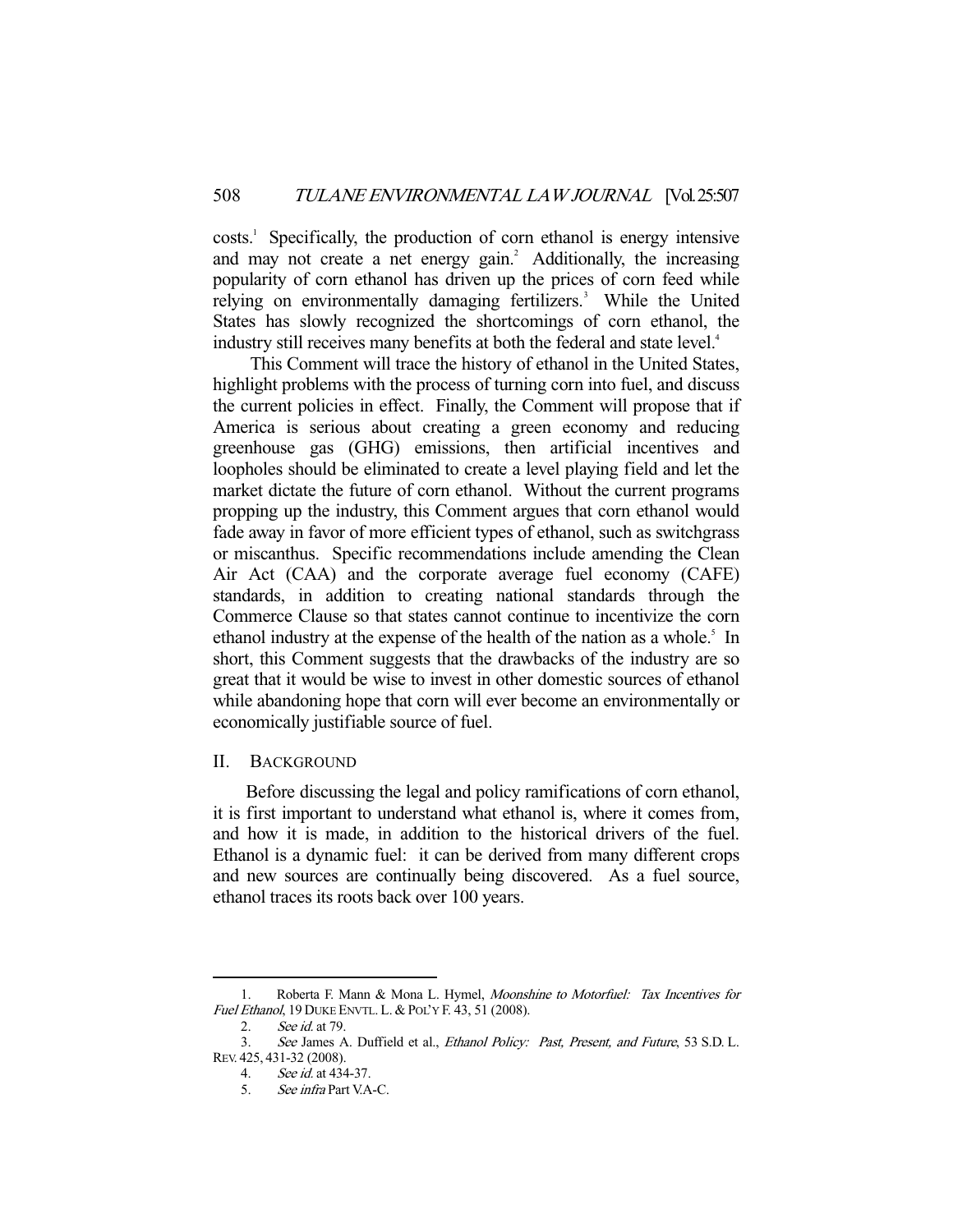#### A. What Is Ethanol?

 Ethanol, or ethyl alcohol, is a clear, colorless liquid that can be produced from starch-based feedstocks such as corn, sugar-based feedstocks such as sugarcane, or cellulosic feedstocks such as grass, wood, crop residues, or old newspapers.<sup>6</sup> Ethanol works well in internal combustion engines and is high in octane, which helps engines generate more power.<sup>7</sup> Because internal combustion engines almost exclusively power today's cars, many people view ethanol as an attractive alternative to gasoline.

 Much of the current supply of ethanol is derived from corn and sugar cane. New sources continue to be developed, but not without difficulty. Ninety percent of the ethanol in the United States is produced from corn;<sup>8</sup> this is primarily because corn grows particularly well in America's heartland. Other countries with a more tropical climate, such as Brazil, produce the majority of their ethanol from sugarcane.<sup>9</sup> Brazil's production method has proven to be both more efficient and costeffective, because its sugar-based ethanol yield is eight times more productive than U.S. corn-based ethanol.<sup>10</sup>

 This has led many in the United States to advocate for second generation cellulosic ethanol, which is derived from nonfood sources such as wood waste, crop waste, and certain grasses like switchgrass and miscanthus.<sup>11</sup> Second generation cellulosic sources are advantageous because they do not require croplands and cellulosic sources can produce as much as five times more energy than they take to grow, harvest, and deliver.<sup>12</sup> Cellulose conversion technologies, however, have been elusive,

<sup>6.</sup> Ethanol Fuel Basics, ALTERNATIVE FUELS & ADVANCED VEHICLES DATA CENTER, U.S. DEP'T OF ENERGY, http://www.afdc.energy.gov/afdc/fuels/ethanol\_fuel\_basics.html (last updated Mar. 29, 2012); Ethanol Feedstocks, ALTERNATIVE FUELS & ADVANCED VEHICLES DATA CENTER, U.S. DEP'T OF ENERGY, http://www.afdc.energy.gov/afdc/fuels/ethanol\_feedstocks.html (last updated Mar. 30, 2012).

<sup>7.</sup> Ethanol Fuel Basics, supra note 6.

<sup>8.</sup> Mann & Hymel, supra note 1, at 67 (citing BRENT D. YACOBUCCI, CONG. RESEARCH SERV., RL 33290, FUEL ETHANOL: BACKGROUND AND PUBLIC POLICY ISSUES 2 (2006)).

<sup>9.</sup> See Sean Charles Starr, Comment, Sweet Rewards: How U.S. Trade Liberalization and Penetration of Brazilian Ethanol into the U.S. Market Can Stimulate America's Domestic Economy and Strengthen America's International Influence, 8 DEPAUL BUS. & COM. L.J. 275 (2010) (describing the rise of the sugar industry in Brazil while arguing for the elimination of trade barriers between the United States and Brazil).

<sup>10.</sup> Id. at 283 (citing Roger Cohen, Op-Ed., Is Ethanol for Everybody?, N.Y. TIMES, Jan. 10, 2008, at A20).

<sup>11.</sup> See, e.g., id. at 293-94 (citations omitted).

 <sup>12.</sup> Id. (quoting Vanessa M. Cordonnier, Ethanol's Roots: How Brazilian Legislation Created the International Ethanol Boom, 33 WM. & MARY ENVTL. L. & POL'Y REV. 287, 312 (2008)).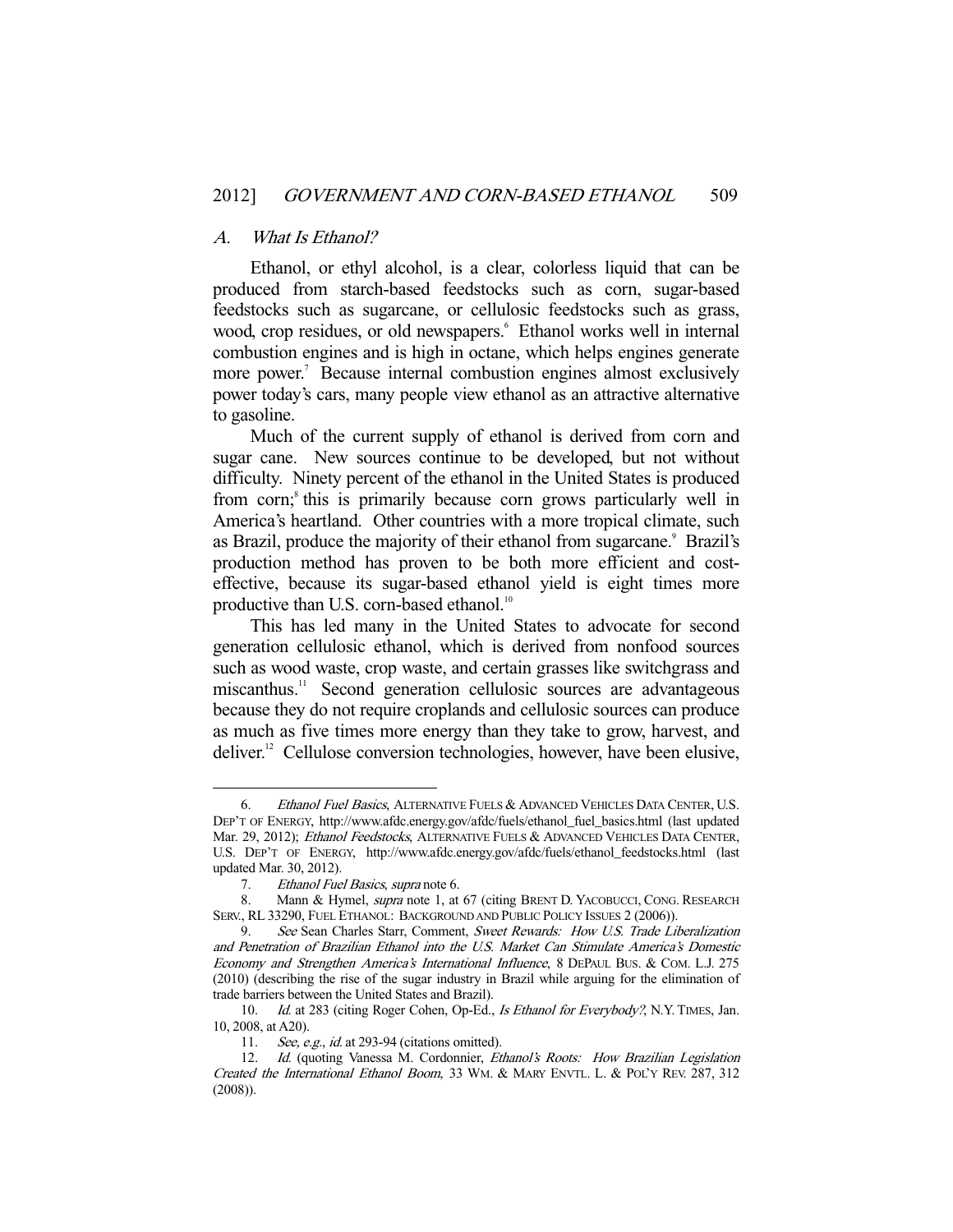expensive, and production has not yet moved beyond the pilot stage.<sup>13</sup> Indeed, billionaire Vinod Khosla's Range Fuels received \$6.2 million from the State of Georgia, \$76 million from the United States Department of Energy (DOE), and an \$80 million loan guarantee from the United States Department of Agriculture (USDA) to build the nation's first cellulosic ethanol plant.<sup>14</sup> After spending half of that amount, Range Fuels went bankrupt, never producing a single drop of commercially viable ethanol.<sup>15</sup> Irate taxpayers, who had to foot the bill, are calling the project a waste and liken the situation to the failed solar power company, Solyndra.16

 The newest source for ethanol may come from fossil fuels. Celanese Corporation, a Texas-based company, plans to begin producing ethanol derived from natural gas in mid-2012.<sup>17</sup> Additionally, the company proposes to build coal-to-ethanol plants in China in 2013 and 2014.18 The company touts these fossil fuel sources as a cheaper alternative to corn-based ethanol, stating that the price would be onethird less than from corn.<sup>19</sup> As with any new source of ethanol, and especially with fossil fuels, further studies will be required to investigate their efficiency and impact upon the environment.

#### B. A Brief History of Ethanol Policy in the United States

 Although Henry Ford had considered ethanol as a fuel source in the early twentieth century, $20$  it took off in earnest during the oil crisis of the  $1970s$ <sup>21</sup> Looking to reduce the country's reliance on foreign sources of energy, Congress enacted the National Energy Act of  $1978<sup>22</sup>$ . The Act established the first subsidy for ethanol, giving blends of gasoline with at least 10% ethanol (by volume) a \$0.40 per gallon exemption from the federal motor fuels tax.<sup>23</sup> While that law expired in 1984, Congress

<sup>13.</sup> Duffield et al., *supra* note 3, at 441.

<sup>14.</sup> Dan Chapman, Ga. Failure Not the Only Ethanol Misadventure, ATLANTA J.-CONST. (Jan. 15, 2012, 5:00 AM), http://www.ajc.com/news/ga-failure-not-the-1302706.html.

 <sup>15.</sup> Id.

 <sup>16.</sup> Id.

<sup>17.</sup> Jack Kaskey, Celanese to Make Low-Cost Ethanol from Gas if U.S. Policy Changes, BLOOMBERG (July 21, 2011, 4:26 PM), http://www.bloomberg.com/news/2011-07-21/celaneseto-make-low-cost-ethanol-from-gas-if-u-s-policy-changes.html.

 <sup>18.</sup> Id.

 <sup>19.</sup> Id.

<sup>20.</sup> Ethanol Fuel Basics, supra note 6.

<sup>21.</sup> Duffield et al., *supra* note 3, at 427-28.

<sup>22.</sup> *Id.* at 428.<br>23. *Id.* (citing

Id. (citing Energy Tax Act of 1978, Pub. L. No. 95-618, 92 Stat. 3174 (1978)). The Energy Tax Act contains the ethanol tax provisions of the National Energy Act of 1978. Id. at 428 n.25.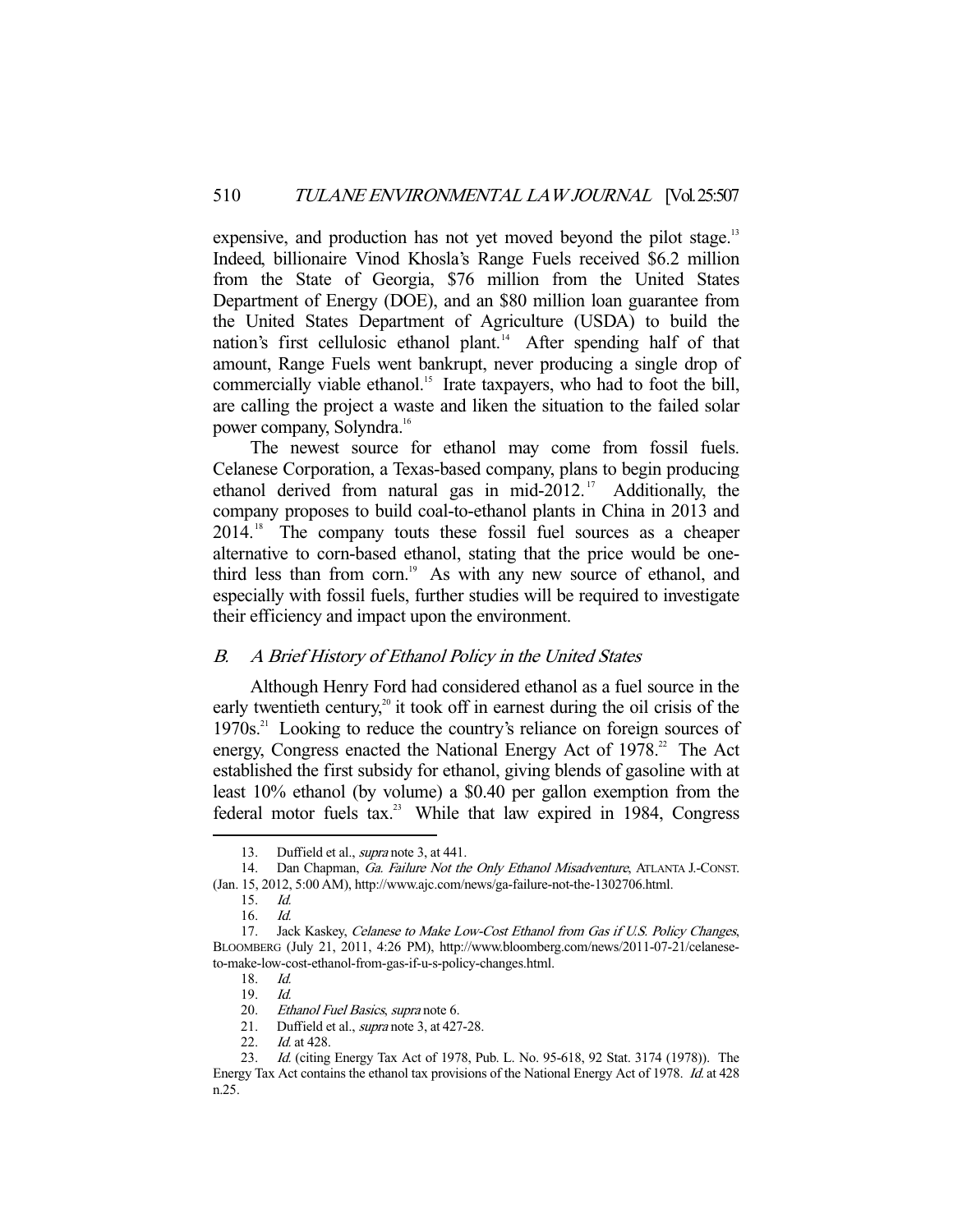enacted the Energy Security Act in 1980, which offered insured loans to ethanol plants producing less than one million gallons per year.<sup>24</sup> This law also directed the United States to increase its total supply of ethanol to  $10\%$  of gasoline by the end of  $1990.<sup>25</sup>$  1980 also saw the enactment of the Crude Oil Windfall Profit Tax Act, which extended the ethanol motor fuel excise tax exemption until the end of  $1992$ .<sup>26</sup> Since 1980, different laws have been passed that changed the level of the motor fuel tax credit, which stood at \$0.51 per gallon until very recently.<sup>27</sup>

 The oil crisis led the U.S. government to take other relevant actions as well, such as setting fuel efficiency standards for the automobile industry and requiring government motor fleets to purchase alternativefueled vehicles.<sup>28</sup> While the crisis eased during the 1980s, Congress still encouraged the production of ethanol by passing the Alternative Motor Fuels Act in 1988.<sup>29</sup> This law enables automakers to receive credits towards meeting their CAFE standards by producing dual-fueled vehicles known as flexible fuel vehicles  $(FFVs)$ .<sup>30</sup> As will be seen later, the intentions of this goal are laudable, but in practice, it has become abused by the automakers.

 Ethanol also received a big boost with the Clean Air Act Amendments of 1990 (CAA Amendments). Provisions of the CAA Amendments—the Oxygenated Fuels Program<sup>31</sup> and the Reformulated Gasoline Program<sup>32</sup>—required gasoline to contain  $2\%$  oxygen in an effort to control carbon monoxide and ozone problems.<sup>33</sup> The two most commonly used oxygenates at the time were methyl tertiary butyl ether (MTBE) and ethanol.<sup>34</sup> During the passage of the amendments, MTBE was the preferred oxygenate, but the United States Environmental Protection Agency (EPA) has since voiced its concerns with the safety of the product. The EPA believes that MTBE is harmful in groundwater,

 <sup>24.</sup> Id. (citing Energy Security Act of 1980, Pub. L. No. 96-294, 94 Stat. 611 (1980)).

 <sup>25.</sup> Id.

 <sup>26.</sup> Id. at 428-29 (citing Crude Oil Windfall Profit Tax Act, Pub. L. No. 96-223, 94 Stat. 229 (1980)).

<sup>27.</sup> *Id.* at 429.

 <sup>28.</sup> Id.

<sup>29.</sup> Id. at 430 (citing Alternative Motor Fuels Act of 1988, Pub. L. No. 100-494, 102 Stat. 2441 (1998)).

 <sup>30.</sup> Id.

 <sup>31. 42</sup> U.S.C. § 7545(m) (2006).

<sup>32.</sup> Id. § 7545(k); Regulation of Fuels and Fuel Additives: Standards for Reformulated Gasoline, 56 Fed. Reg. 31,176 (July 9, 1991).

<sup>33.</sup> Duffield et al., *supra* note 3, at 431 (citing Clean Air Act Amendments of 1990, Pub. L. No. 101–549, 104 Stat. 2399 (1990) (codified as amended at 42 U.S.C. §§ 7401-7642)).

 <sup>34.</sup> Id.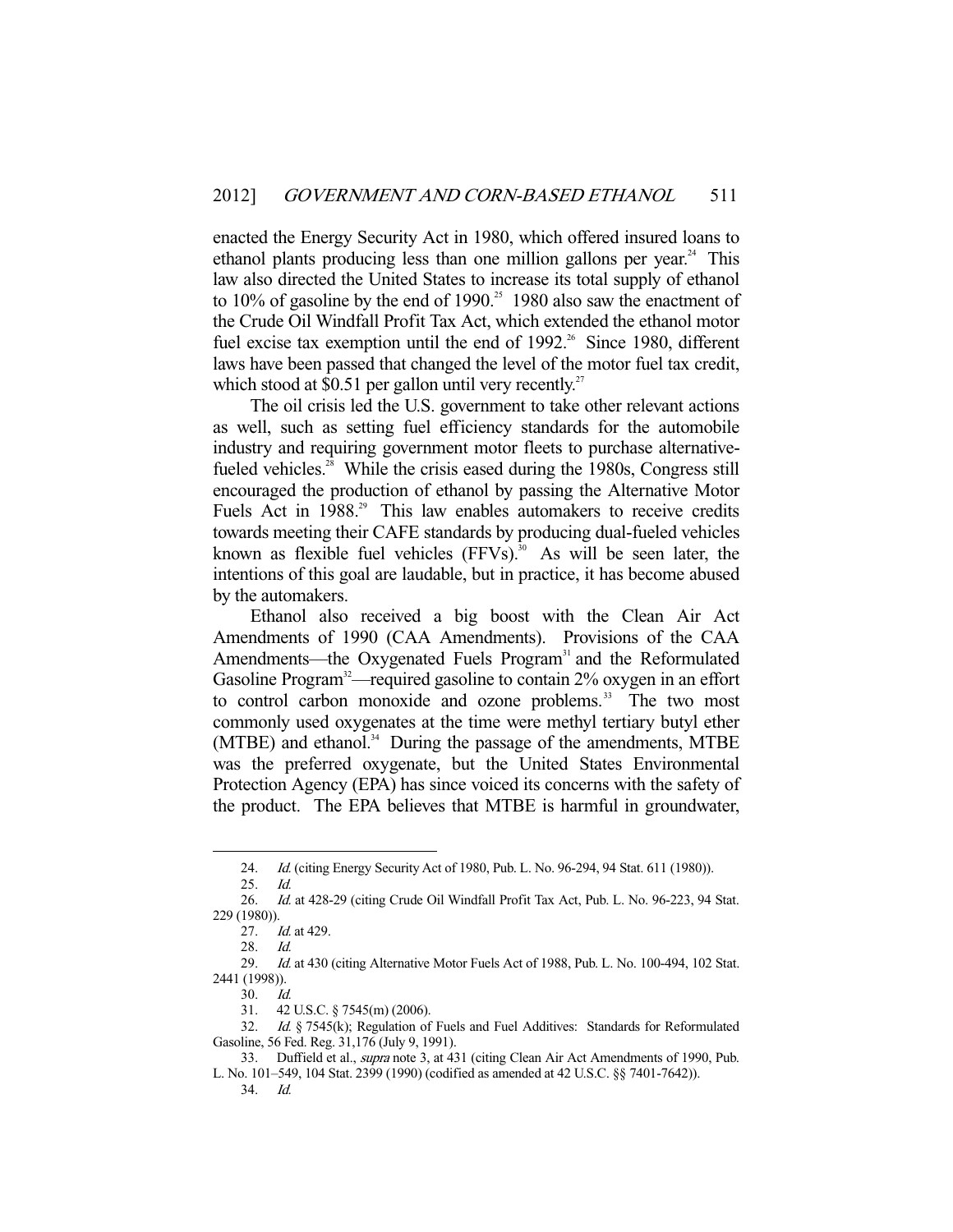and that at high concentration levels, it can pose a public health threat.<sup>35</sup> However, the EPA has not banned MTBE and leaves the decision of which oxygenates to use up to the oil companies.<sup>36</sup> As of 2007, twentyfive states had issued either a complete or partial ban on the use of  $MTBE$ <sup>37</sup> As a result, ethanol use increased because of the passage of the CAA Amendments and the subsequent discovery of safety concerns with  $MTBE.<sup>38</sup>$ 

 Ethanol production continued to grow during the 1990s, despite the relative stability of oil prices.<sup>39</sup> The 2000s, however, saw oil prices skyrocket, and with that came an increased focus on weaning the United States off of foreign oil once more. This era saw the advent of the farm bill as a major player in the development of biofuels and as a driver of national energy policy.

 Farms bills authorize most of the programs the USDA operates and are enacted every five to seven years.<sup>40</sup> The 2002 Farm Bill contained the Farm Security and Rural Investment Act, authorizing the first energy title in farm bill history.<sup>41</sup> This created a variety of programs through  $2007$ that promoted bioenergy production and consumption.<sup>42</sup> The 2002 Farm Bill also codified the USDA's Commodity Credit Corporation Bioenergy Program, created in 2000.<sup>43</sup> This program provided cash payments to biofuel producers who increased their production levels above yearearlier totals.<sup>44</sup> The USDA freed up to \$150 million each year from 2003 to 2006 for the program.<sup>45</sup>

 The reader may be noticing that ethanol policy in the United States is driven and controlled by a host of different agencies and legislation. This trend continued through the latter half of the 2000s. In 2005, Congress passed the Energy Policy Act, which mandated a renewable

 <sup>35.</sup> EPA, EPA420-F-99-040, EMISSIONS FACTS: REFORMULATED GASOLINE 3-4 (Nov. 1999), http://www.epa.gov/otaq/f99040.pdf.

 <sup>36.</sup> Id. at 3.

 <sup>37.</sup> EPA, EPA420-B-07-013, STATE ACTIONS BANNING MTBE (STATEWIDE) (Aug. 2007), http://www.epa.gov/mtbe/420b07013.pdf.

 <sup>38.</sup> See Eric Kelderman, MTBE Bans Boost Ethanol, STATELINE (June 6, 2005), http://www.stateline.org/live/ViewPage.action?siteNodeId=136&languageId=1&contentId=3569 2.

 <sup>39.</sup> Duffield et al., supra note 3, at 431-32.

 <sup>40.</sup> Id. at 433.

 <sup>41.</sup> Id. (citing the Farm Security and Rural Investment Act of 2002, Pub. L. No. 107-171, tit. IX, 116 Stat. 134, 475 (2002)).

 <sup>42.</sup> Id.

<sup>43.</sup> Id.; see FARM SERV. AGENCY, USDA, BIOENERGY PROGRAM (Aug. 2004), http://www. fsa.usda.gov/Internet/FSA\_File/bioenergy05.pdf.

<sup>44.</sup> Duffield et al., *supra* note 3, at 433.

<sup>45.</sup> Id. (citing FARM SERV. AGENCY, supra note 43).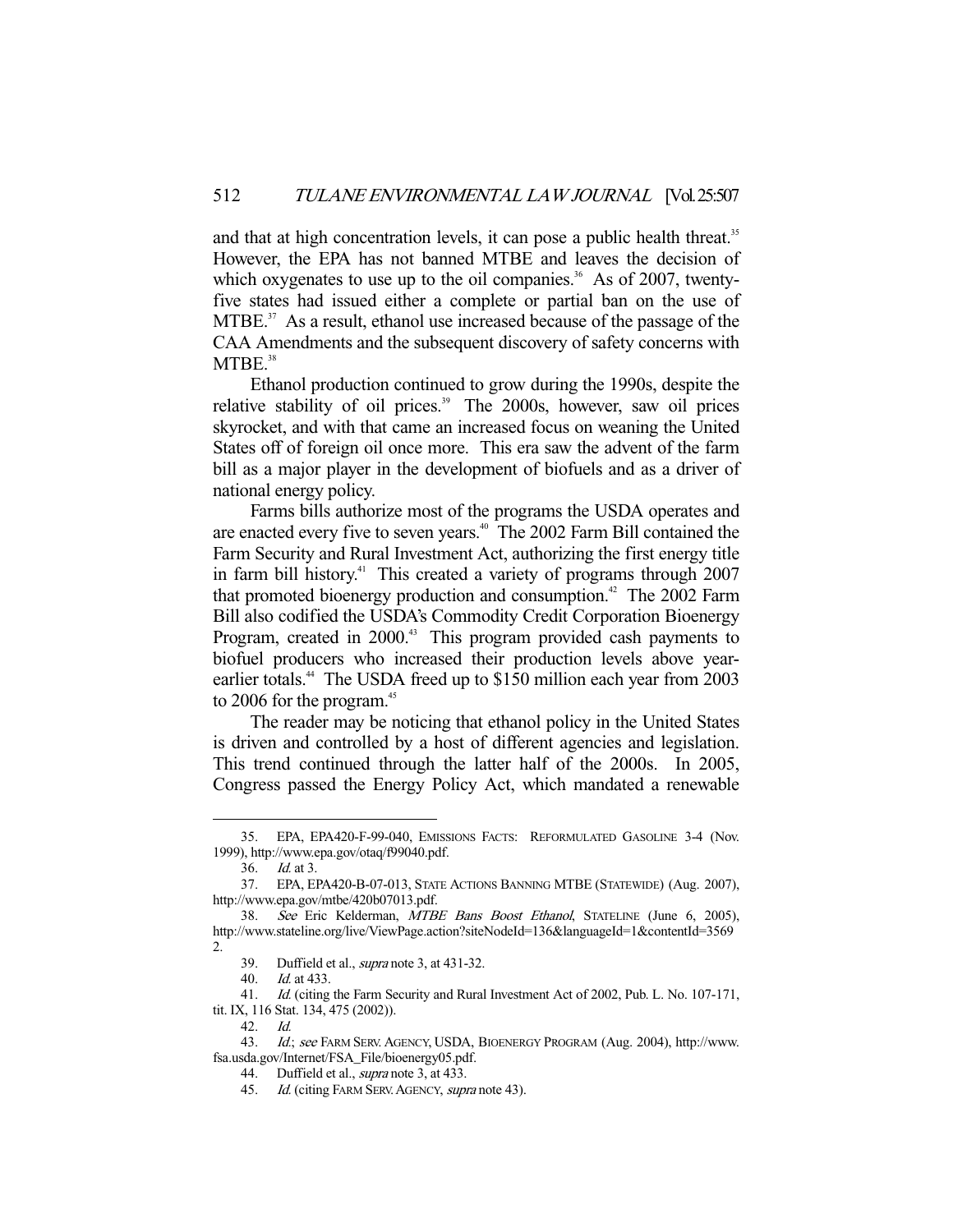fuel phase-in program known as the Renewable Fuel Standard (RFS).<sup>46</sup> The RFS requires U.S. fuel production to include a minimum amount of renewable fuel each year, beginning with 4 billion gallons in 2006 and reaching 7.5 billion gallons in  $2012<sup>47</sup>$  After 2012, the Act requires renewable fuel production to grow by at least the same rate as gasoline production. 48 Additionally, the Act eliminated the requirement that reformulated gasoline contain at least 2% oxygen, and instead created a trading program in which refiners and fuel blenders could purchase credits from those who use more renewable fuel than required.<sup>49</sup>

 Importantly, the Energy Policy Act also created the Cellulosic Biomass Program (CBP) to stimulate the production of cellulosic ethanol.50 Under the CBP, every gallon of ethanol made from cellulosic sources is credited as 2.5 gallons towards satisfying the RFS.<sup>51</sup> Beginning in 2013, the RFS must include at least 250 million gallons of fuel derived from cellulosic sources.<sup>52</sup> As mentioned before, the technology necessary for converting cellulose into ethanol has proven difficult to perfect, thus, the Act also guarantees loans of up to \$250 million per production facility, and authorizes a \$650 million grant program to fund research on the technology.<sup>53</sup>

#### III. THE PROBLEM WITH CORN ETHANOL

 Many advocates of corn ethanol promote the industry by voicing the themes of energy independence, environmental welfare, and agricultural benefits.<sup>54</sup> There is, however, countervailing evidence suggesting that corn ethanol is responsible for a host of problems. Particularly, many criticize the ethanol industry for, among other things, creating a huge spike in food prices,<sup>55</sup> funneling colossal subsidies to large corporations, and relying so heavily upon a crop that could be wiped out by a single bad-weather event (such as a drought).<sup>56</sup> While those criticisms have merit, this Part will primarily focus upon the

 <sup>46.</sup> Id. at 435 (citing Energy Policy Act of 2005, Pub. L. No. 109-58, 119 Stat. 594  $(2005)$ ).

 <sup>47.</sup> Id.

<sup>48.</sup> *Id.*<br>49. *Id.* 

<sup>49.</sup> 

<sup>50.</sup> Id. (citing Energy Policy Act of 2005 § 932).

 <sup>51.</sup> Id.

 <sup>52.</sup> Id.

 <sup>53.</sup> Id.

<sup>54.</sup> Brian R. Farrell, Note, Fill 'Er Up with Corn: The Future of Ethanol Legislation in America, 23 J.CORP. L. 373, 377 (1998).

<sup>55.</sup> See Duffield et al., *supra* note 3, at 444-45.

 <sup>56.</sup> See Mann & Hymel, supra note 1, at 65-66.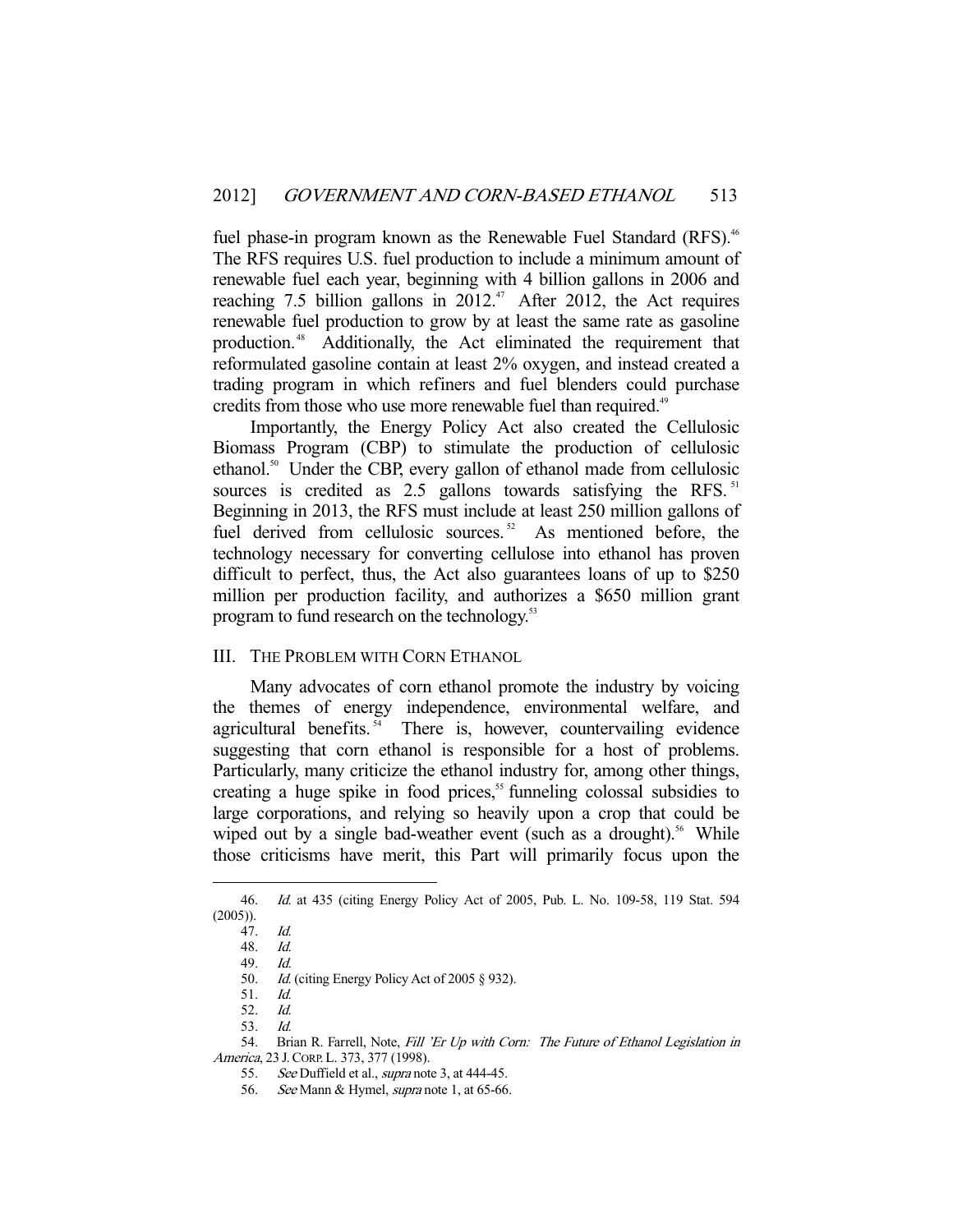environmental detriments of corn ethanol. Because the environmental consequences of ethanol are so numerous this Comment chooses to focus on three particularly relevant problems—the energy required to create ethanol, the efficiency (or lack thereof) of the fuel, and the effects corn has on land and water.

#### A. Net Energy Benefit

 A net energy benefit (NEB) refers to whether "the energy value in the fossil fuel used to make ethanol is less than the energy value derived from the ethanol that is produced."<sup>57</sup> In an era of growing concern over the consequences of global warming, the NEB bears directly upon whether ethanol reduces total GHG emissions. It is far from certain that it does. Total GHG emissions from ethanol are dependent upon both the type of feedstock and the type of fossil fuel used in the ethanol manufacturing process.<sup>58</sup>

 For a fuel that is often touted as being the greener alternative, the science is surprisingly mixed. One oft-cited study completed by Argonne National Laboratory (through the DOE) concluded in 1999 that use of E10 (10% ethanol and 90% gasoline by volume) would result in a 1% reduction in GHG emissions (per vehicle mile traveled) and that use of E85 (85% ethanol and 15% gasoline by volume) would result in a 14- 19% reduction in GHG emissions (per vehicle mile traveled).<sup>59</sup>

 The USDA has also come to similar conclusions. In its most recent update, the agency calculated the NEB by measuring all conventional fossil fuel energy used in the production of one gallon of corn ethanol.<sup>60</sup> The agency's findings, expressed in a ratio, is "about 2.3 BTU of ethanol for 1 BTU of energy inputs, when a portion of total energy input is allocated to byproduct and fossil fuel is used for processing energy."61

 Studies not funded by the U.S. government have been much more critical of corn ethanol. A study done by Professors David Pimentel and Tad W. Patzek criticized the USDA's methodology for, among other

<sup>57.</sup> Id. at 68 (citing MICHAEL B. MCELROY, ENERGY: PERSPECTIVES, PROBLEMS, & PROSPECTS ch. 15 (2010)).

 <sup>58.</sup> Id. at 67.

 <sup>59.</sup> M. WANG ET AL., ARGONNE NAT'L LAB., EFFECTS OF FUEL ETHANOL USE ON FUEL-CYCLE ENERGY AND GREENHOUSE GAS EMISSIONS 1 (Jan. 1999), http://www.transportation.anl. gov/pdfs/TA/58.pdf.

 <sup>60.</sup> H. SHAPOURI ET AL., USDA, AGRIC. ECON. REP. NO. 846, 2008 ENERGY BALANCE FOR THE CORN-ETHANOL INDUSTRY 1 (June 2010), http://www.usda.gov/oce/reports/energy/2008 Ethanol\_June\_final.pdf.

<sup>61.</sup> *Id.* BTU, or British thermal unit, is the amount of energy needed to heat one pound of water one degree Fahrenheit. *Understanding the White Hang Tag*, EPA, http://www.epa.gov/ burnwise/guidewhiteowhh.html (last updated Aug. 4, 2011).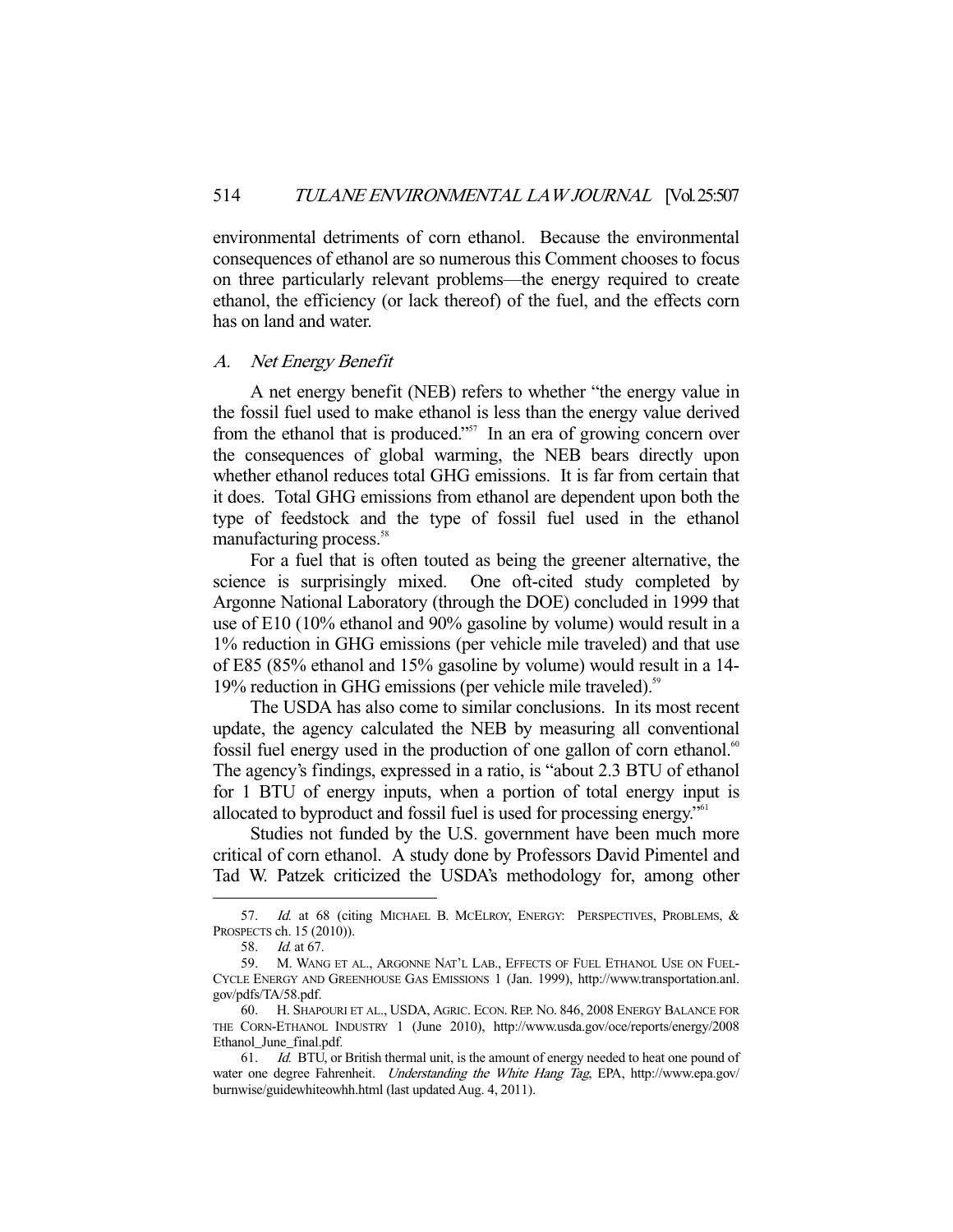things, only including corn data from several states instead of all fifty and omitting inputs such as the energy required to produce and repair farm machinery. $62$  This report concludes that ethanol production using corn requires 29% more fossil energy than the ethanol fuel produces.<sup>63</sup>

 Further inquiries evidence the relatively meager benefits (if any at all) of corn ethanol when compared to cellulosic sources of ethanol. One study reports that replacing corn with perennial cellulosic feedstocks switchgrass and miscanthus would result in GHG emissions reductions of an astounding 29% to 473%. $^{64}$ 

 Even those who concede that corn ethanol has a positive NEB argue that it is too small to justify corn's status as a "big winner" in the world of alternative fuels.<sup>65</sup> In a world growing increasingly concerned with global warming and reducing GHG emissions, corn ethanol may not deliver the results so many have promised.

#### B. Inefficiency

 Another significant drawback of ethanol is that it produces less energy per gallon than gasoline. In fact, the most recent report from the DOE states that E85 contains about 30% less energy (BTUs) per volume than gasoline, which may result in a 25% to 30% decrease in miles driven when compared to gasoline.<sup>66</sup> The lower BTU measurement is simply inherent to the fuel, a built-in characteristic to whatever source the fuel originates from.<sup>67</sup>

 Furthermore, one of ethanol's intrinsic benefits currently works against it. E85 has a high octane rating (around 110), compared to gasoline's lower rating (usually ranging from  $87$  to  $93)$ .<sup>68</sup> As previously mentioned, octane helps engines generate more power. Today's FFVs,

<sup>62.</sup> David Pimentel & Tad W. Patzek, Ethanol Production Using Corn, Switchgrass, and Wood; Biodiesel Production Using Soybean and Sunflower, 14 NAT. RESOURCES RES. 65, 69 (2005) (citations omitted).

 <sup>63.</sup> Id. at 65.

<sup>64.</sup> Sarah C. Davis et al., *Impact of Second-Generation Biofuel Agriculture on* Greenhouse-Gas Emissions in the Corn-Growing Regions of the US, 10 FRONTIERS ECOLOGY & ENV'T 69, 69 (2012), available at http://www.esajournals.org/doi/pdf/10.1890/110003.

 <sup>65.</sup> Mann & Hymel, supra note 1, at 79.

 <sup>66.</sup> U.S. DEP'T OF ENERGY, CLEAN CITIES ALTERNATIVE FUEL PRICE REPORT: OCTOBER 2011, at 7 (Oct. 2011), http://www.afdc.energy.gov/afdc/pdfs/afpr\_oct\_11.pdf.

<sup>67.</sup> See id. Pure gasoline contains 115,400 BTU per gallon, while ethanol contains only 75,670 BTU per gallon. Id. at 16. Comparatively, propane contains 83,500 BTU per gallon while biodiesel contains 117,093 BTU per gallon. Id.

<sup>68.</sup> The Low-Down on High Octane Gasoline, FED. TRADE COMM'N, http://www.ftc.gov/ bcp/edu/pubs/consumer/autos/aut12.shtm (last modified Apr. 24, 2009); Matthew Phenix, Liquor Does It Quicker, POPULAR SCI. (June 6, 2005, 2:00 AM), http://www.popsci.com/cars/article/ 2005-06/liquor-does-it-quicker.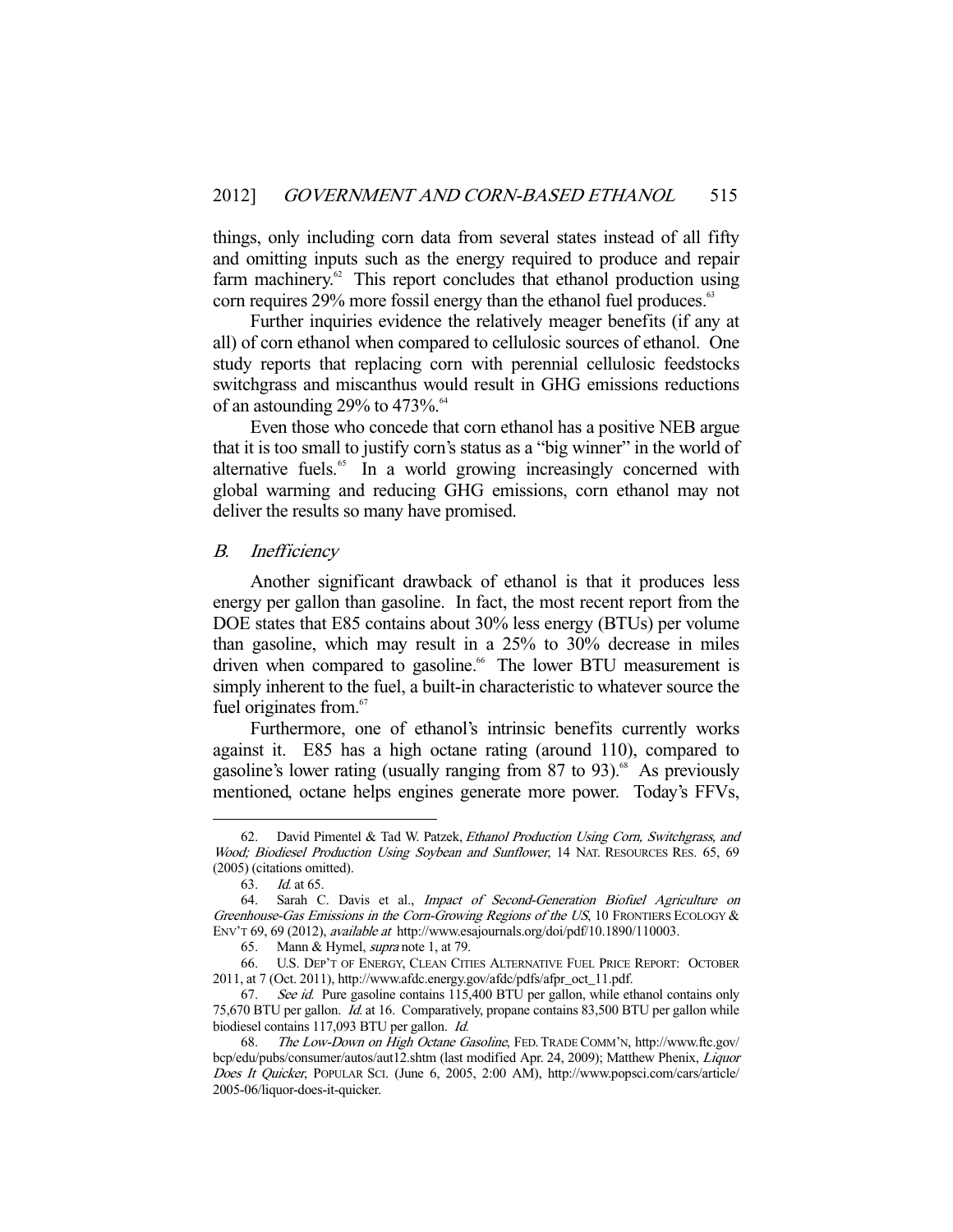however, are not built to run on the higher-octane content of ethanol, but on the lower content of gasoline.<sup>69</sup> This is because FFVs must retain dual-fuel capability, and thus are not able to take full advantage of the combustion characteristics of ethanol.<sup>70</sup> Therefore, the higher-octane content is essentially wasted, unless using an engine built for higher operating pressures. Some engineers believe that E85 fuel economy could equal that of gasoline if engines were optimized for ethanol, but this has yet to be realized and promises to be more expensive and years away from being available to consumers.<sup>71</sup>

 Another problem with ethanol (or any alcohol-derived fuel) is that water and ethanol readily dissolve in each other, unlike pure gasoline.<sup>72</sup> Water can mix with the fuel in a variety of ways, including groundwater seeping into a storage tank or during refueling. This can cause "phase separation," which results in a layer of water forming beneath a layer of fuel due to the higher density of water.<sup>73</sup> Most engines, unfortunately, draw their fuel from the bottom of their fuel tank and will stop running if they draw in water because water does not burn.<sup>74</sup> This can cause not only lower fuel economies, but also damage to the engine itself.<sup>75</sup> Furthermore, this problem is exacerbated in smaller engines, as with lawnmowers and chainsaws, and severe damage to these engines is not uncommon.<sup>76</sup>

 The wasteful qualities of ethanol have both environmental and economic consequences. Because E85 is less efficient than gasoline, a car running on it will require more of the fuel, which in turn means more GHG emissions. Additionally, while the average price per gallon of E85

<sup>69.</sup> Matthew L. Wald, When It Comes to Alternate Fuels, All Gallons Aren't Equal, N.Y. TIMES (May 28, 2006), http://www.nytimes.com/2006/05/28/automobiles/28FUEL.html.

<sup>70.</sup> Matthew Brusstar & Marco Bakenhus, Economical, High-Efficiency Engine Technologies for Alcohol Fuels 2, http://www.epa.gov/otaq/presentations/epa-fev-isaf-no55.pdf (last visited Apr. 20, 2012).

 <sup>71.</sup> What Is Ethanol, and How Is It Used?, CONSUMER REP. (Jan. 2011), http://www. consumerreports.org/cro/cars/new-cars/news/ethanol/what-is-ethanol/index.htm; see also Brusstar & Bakenhus, supra note 70 (explaining that this type of ethanol-optimized engine could produce higher fuel economies, but remains in the developmental phase).

 <sup>72.</sup> David J. Kortum et al., Fuel Economy and Engine Performance Issues, in INTERAGENCY ASSESSMENT OF OXYGENATED FUELS 3-1, 3-15 (Nat'l Sci. & Tech. Council ed., June 1997), http://www.epa.gov/oms/regs/fuels/ostp-3.pdf.

 <sup>73.</sup> Id.

 <sup>74.</sup> Id.

 <sup>75.</sup> Id.

<sup>76.</sup> Id.; see also M. Alex Johnson, Mechanics See Ethanol Damaging Small Engines, MSNBC.COM (Aug. 1, 2008, 9:44 AM), http://www.msnbc.msn.com/id/25936782/#.T1ACBSOZP 80. The alcohol content in ethanol can dislodge debris, which in turn leads to sludge build-up and clogging of the engine. The same phenomenon occurs in automobile engines, but automobile engines are more sophisticated and better equipped to deal with dislodged debris. Johnson, supra.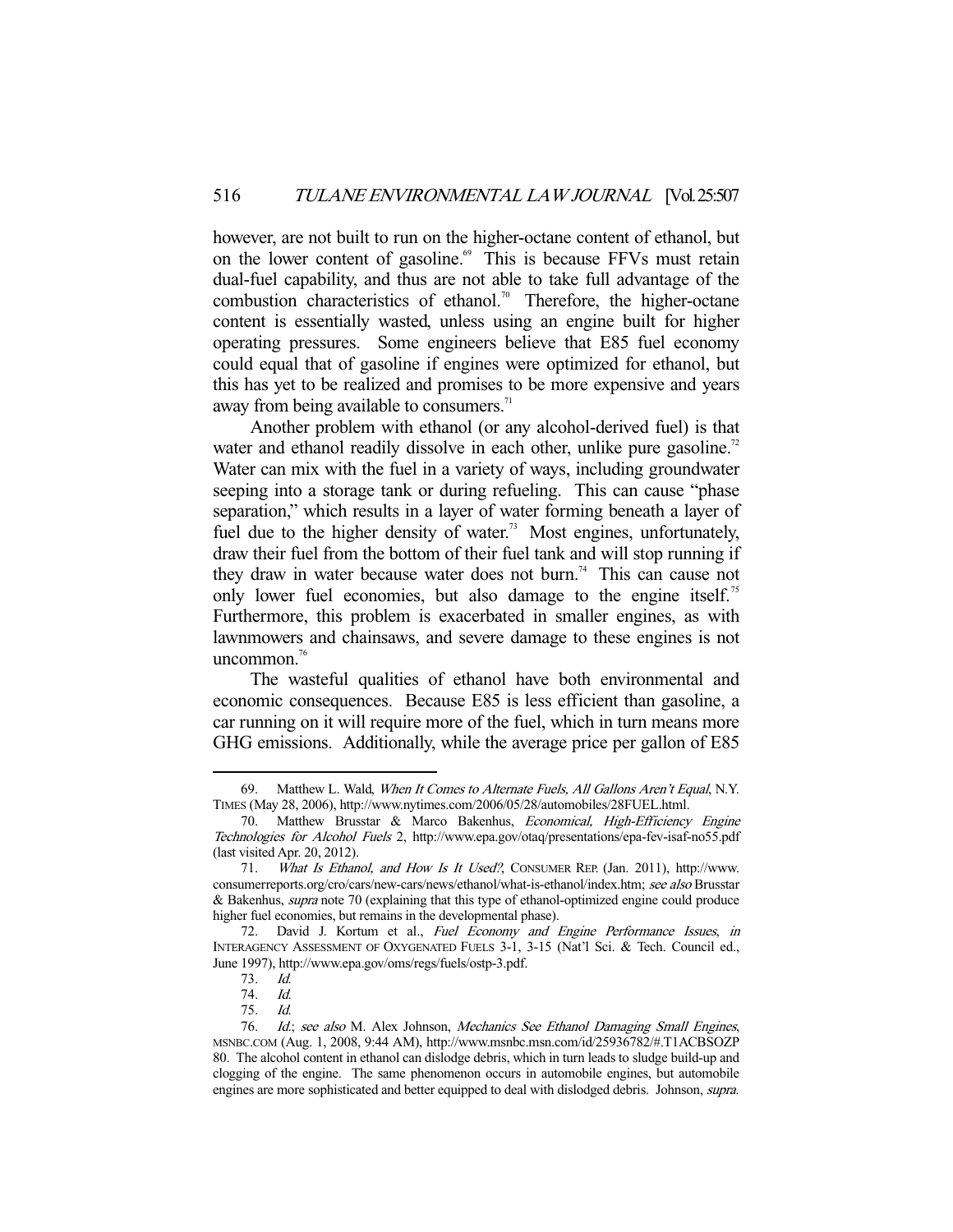is comparable to gasoline at \$3.19, this figure is misleading because it does not correct for the 25% to 30% inefficiency when compared to gasoline.<sup>77</sup> When factoring in this inefficiency, the true price of E85 comes out to \$4.51 per gallon.<sup>78</sup> For the consumer of E85 this obviously represents a hit to the pocketbook. For many who have already had to cut back on driving because of high gasoline prices combined with the recession, this figure provides little incentive to make the switch to E85.

## C. Effects on Land and Water

 The process of raising corn has serious effects upon the land on which it is grown. Most significantly, American corn production "requires more pesticides (which are made from oil) and nitrogen fertilizer (made from natural gas) than any other crop."79 In addition to the obvious GHG emissions implications of this process, the increased pesticide and fertilizer use exacerbates runoff problems in water supplies across the United States. The effects of the runoff are felt near and far as it makes its way through Midwestern streams to the Mississippi River and eventually to the Gulf of Mexico.<sup>80</sup> The nitrogen-rich runoff chokes the Gulf through the process of eutrophication, causing algae blooms and eventually depriving the water of oxygen. $81$  This has led to the unfortunate phenomenon in the Gulf known as the "Dead Zone," an 8000 square mile area (as of 2010) of hypoxic water that is generally not conducive to marine life and has caused massive fish kills. $82$  Regrettably, this dead zone is projected to grow, as 2.39 million additional tons of nitrogen fertilizer will be needed to keep up with various mandates (discussed *infra*) by  $2015$ .<sup>83</sup>

 Growing corn is also a very water-intensive process. The exact amount of water needed varies by region (due to rainfall and availability of natural sources) and can range from 19 gallons per bushel of corn in Iowa, Illinois, Ohio, or Missouri to 865 gallons in North Dakota, South Dakota, Nebraska, and Kansas.<sup>84</sup> Areas like Nebraska, where 72% of the crop is irrigated, place a gigantic strain on already stressed groundwater

<sup>77.</sup> U.S. DEP'T OF ENERGY, *supra* note 66, at 3 tbl.1, 7 & tbl.7.

 <sup>78.</sup> Id. at 3 tbl.2.

<sup>79.</sup> Starr, supra note 9, at 294 (citing Michael Pollan, When a Crop Becomes King, N.Y. TIMES, July 19, 2002, at A20).

<sup>80.</sup> Renee Cho, *Ethanol's Impacts on Our Water Resources*, EARTH INST. (Mar. 21, 2011, 10:47 AM), http://blogs.ei.columbia.edu/2011/03/21/ethanol's-impacts-on-our-water-resources/.

 <sup>81.</sup> Id.

 <sup>82.</sup> Id.

 <sup>83.</sup> Id.

 <sup>84.</sup> Id.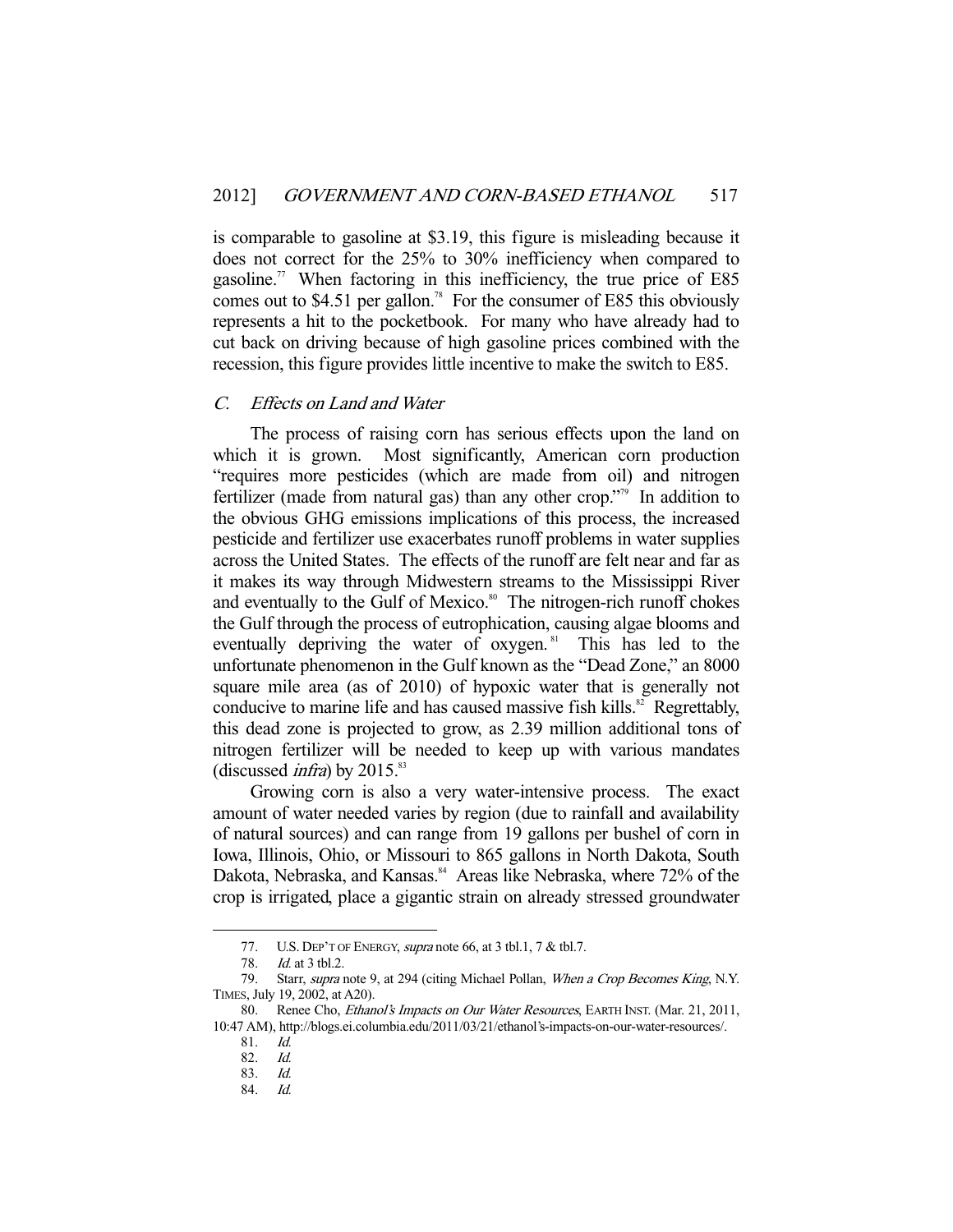aquifers—specifically, the Ogallala Aquifer, "which lies under the Great Plains and supplies 30% of the nation's groundwater for irrigation, [and] is in danger of running dry."<sup>85</sup> Moreover, processing corn into ethanol also requires substantial amounts of water. While the process is increasingly more efficient, demanding just 3 gallons of water per gallon of ethanol today, down from 6.8 gallons of water per gallon of ethanol a decade ago, it still represents a dramatic strain on an already overtaxed resource.<sup>86</sup>

 These problems are exacerbated by the large amount of corn necessary to produce ethanol. It takes approximately 450 pounds of corn to supply just one SUV with a full tank of fuel. $87$  Corn planting will cover 94 million acres in 2012, up from 91.9 million acres in  $2011$ .<sup>88</sup> As a comparison, Montana, the fourth largest state in the nation, covers roughly 93 million acres.<sup>89</sup> One can imagine the toll the pesticides and fertilizers necessary to support that much corn take on the nation's land and water resources. The corn industry shows no signs of slowing down either, indicating that the acreage necessary to support the nation's demand for the crop will continue to grow.

## IV. THE CURRENT STATE OF AFFAIRS

 While the corn ethanol industry still receives heavy government support, there are significant signs that this assistance is being drawn back. This Part will briefly discuss recent legal developments affecting the industry in the past few years.

## A. Elimination of Subsidies and Incentives

 Two major measures protecting the domestic ethanol industry up until very recently were taxes on imported ethanol. Until December 31, 2011, all ethanol imported into the United States was subject to a 2.5% ad valorem tariff, in addition to an added duty of \$0.54 per gallon.<sup>90</sup> In a move that surprised many, Congress refused to extend these measures

 <sup>85.</sup> Id.

 <sup>86.</sup> Id.

<sup>87.</sup> Mann & Hymel, supra note 8, at 74 (citing Jeff Goodell, The Ethanol Scam: One of America's Biggest Political Boondoggles, ROLLING STONE, July 24, 2007, at 48, 52).

 <sup>88.</sup> Luzi Ann Javier, U.S. Farmers To Plant Most Corn Acres Since 1944, USDA Says, BLOOMBERG (Feb. 13, 2012, 11:41 PM), http://www.bloomberg.com/news/2012-02-14/u-sfarmers-to-plant-most-corn-acres-since-1944-usda-says-1-.html.<br>89. Science in Your Backyard: Montana, U.S. GEOLOG

Science in Your Backyard: Montana, U.S. GEOLOGICAL SURV., http://www.usgs.gov/ state/state.asp?state=MT (last modified Oct. 2, 2009).

 <sup>90.</sup> BRENT D. YACOBUCCI, CONG. RESEARCH SERV., RL 33290, FUEL ETHANOL: BACKGROUND AND PUBLIC POLICY ISSUES 22 (Apr. 24, 2008).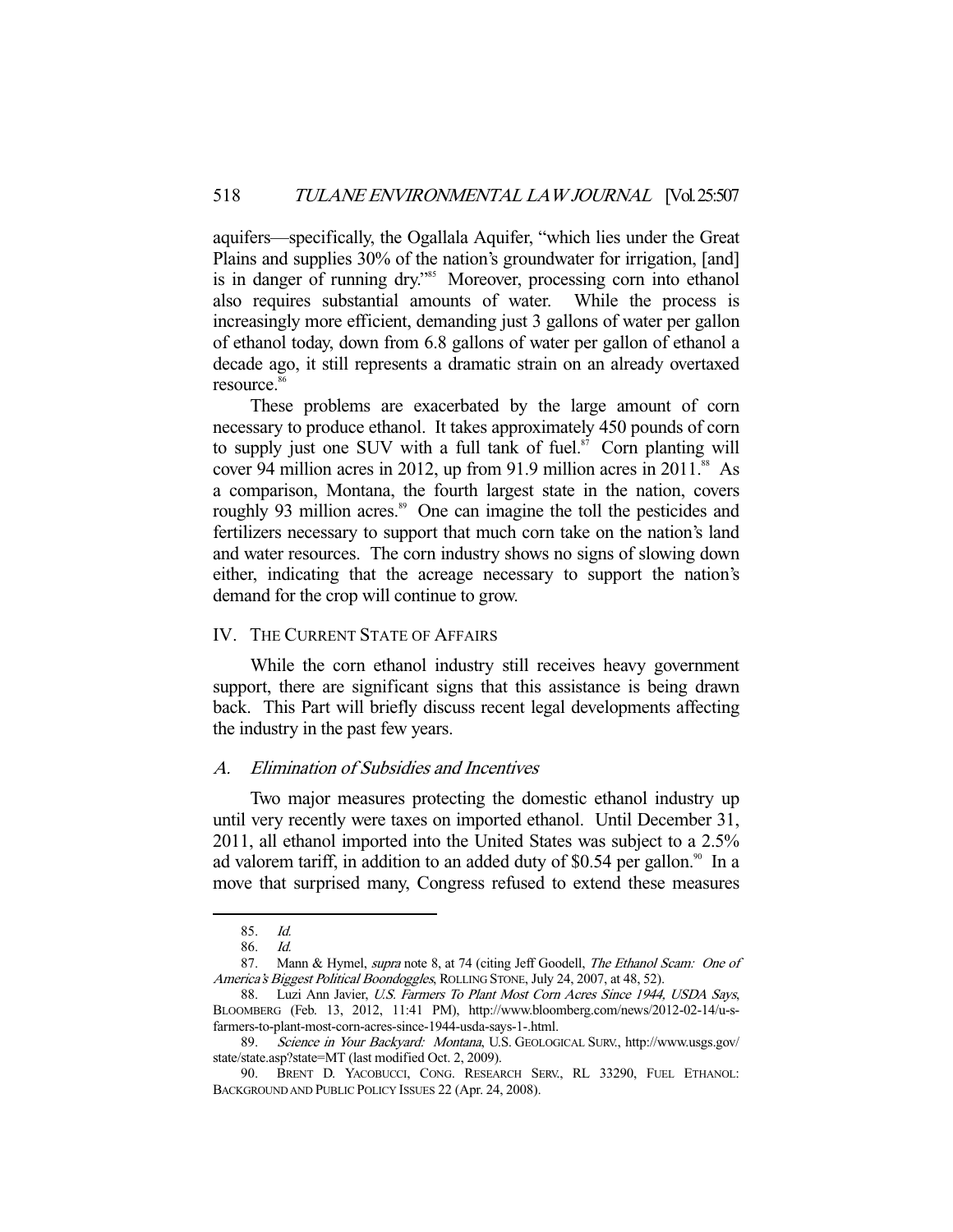past 2011.<sup>91</sup> Furthermore, Congress also allowed the Volumetric Ethanol Excise Tax Credit (VEETC) to expire. The VEETC, created by the American Jobs Creation Act of 2004, provided blenders of ethanol with a \$0.45 tax credit on each gallon of ethanol blended with their gasoline (reduced from an initial \$0.51 per gallon).<sup>92</sup> The credit cost the federal government nearly \$6 billion in 2011.<sup>93</sup> Perhaps recognizing the growing discontent with the heavily subsidized industry, one member of the Renewable Fuels Association said, "We may be the only industry in U.S. history that voluntarily let a subsidy expire. The marketplace has evolved. The tax incentive is less necessary now than it was just two years ago."<sup>94</sup> With that, VEETC also expired on December 31, 2011.<sup>95</sup>

 As previously mentioned, the farm bill has become increasingly important in the world of renewable energy. The 2008 Farm Bill provides producers of the more-efficient cellulosic biofuels with a \$1.01 tax credit per gallon produced.<sup>96</sup> While this is a step in the right direction, cellulosic sources of ethanol continue to be elusive (as evidenced by Khosla's Range Fuels fiasco), and it is yet to be seen whether this tax credit will provide producers enough incentive to overcome the technological hurdles that they face.

 The Energy Independence and Security Act of 2007 (EISA) amended the RFS requirements created in the Energy Policy Act of 2005. The EISA expands the RFS to thirty-six billion gallons of ethanol per year by 2022, but limits corn sources to no more than fifteen billion gallons per year. $97$  The EISA demands that at least sixteen billion gallons (of the total thirty-six) per year come from cellulosic sources by  $2022$ .<sup>98</sup> Moreover, the Act requires new refineries producing ethanol to reduce lifecycle GHG emissions by at least twenty percent relative to gasoline, and for cellulosic biofuels to reduce lifecycle GHG emissions by at least sixty percent relative to baseline GHG emissions.<sup>99</sup> The EPA defines

<sup>91.</sup> John Mathews, The End of the U.S. Ethanol Tariff, GLOBALIST (Jan. 6, 2012), http://www.theglobalist.com/StoryId.aspx?StoryId=9505.

<sup>92.</sup> Federal Tax Incentives: VEETC, RENEWABLE FUELS ASS'N, http://www.ethanolrfa. org/pages/federal-tax-incentives-veetc (last visited Feb. 16, 2012).

<sup>93.</sup> Robert Pear, After Three Decades, Tax Credit for Ethanol Expires, N.Y. TIMES (Jan. 1, 2012), http://www.nytimes.com/2012/01/02/business/energy-environment/after-three-decadesfederal-tax-credit-for-ethanol-expires.html?\_r=1&ref=farmbillus.

<sup>94.</sup> Id. (quoting Matthew A. Hartwig, Renewable Fuels Association).<br>95. Federal Tax Incentives: VEETC, supra note 92.

Federal Tax Incentives: VEETC, supra note 92.<br>26 U.S.C. § 40(b)(6) (Supp. 2008).

 <sup>96. 26</sup> U.S.C. § 40(b)(6) (Supp. 2008).

<sup>97.</sup> Energy Independence and Security Act of 2007, Pub. L. No. 110-140 § 202(a)(2), 121

Stat. 1492, 1522 (2007) (codified as amended at 42 U.S.C. § 7545(o)(2)).

 <sup>98. 42</sup> U.S.C. § 7545(o)(2)(B)(i)(II) (Supp. 2008).

<sup>99.</sup> Id. § 7545(o)(2)(A)(i), (o)(1)(E).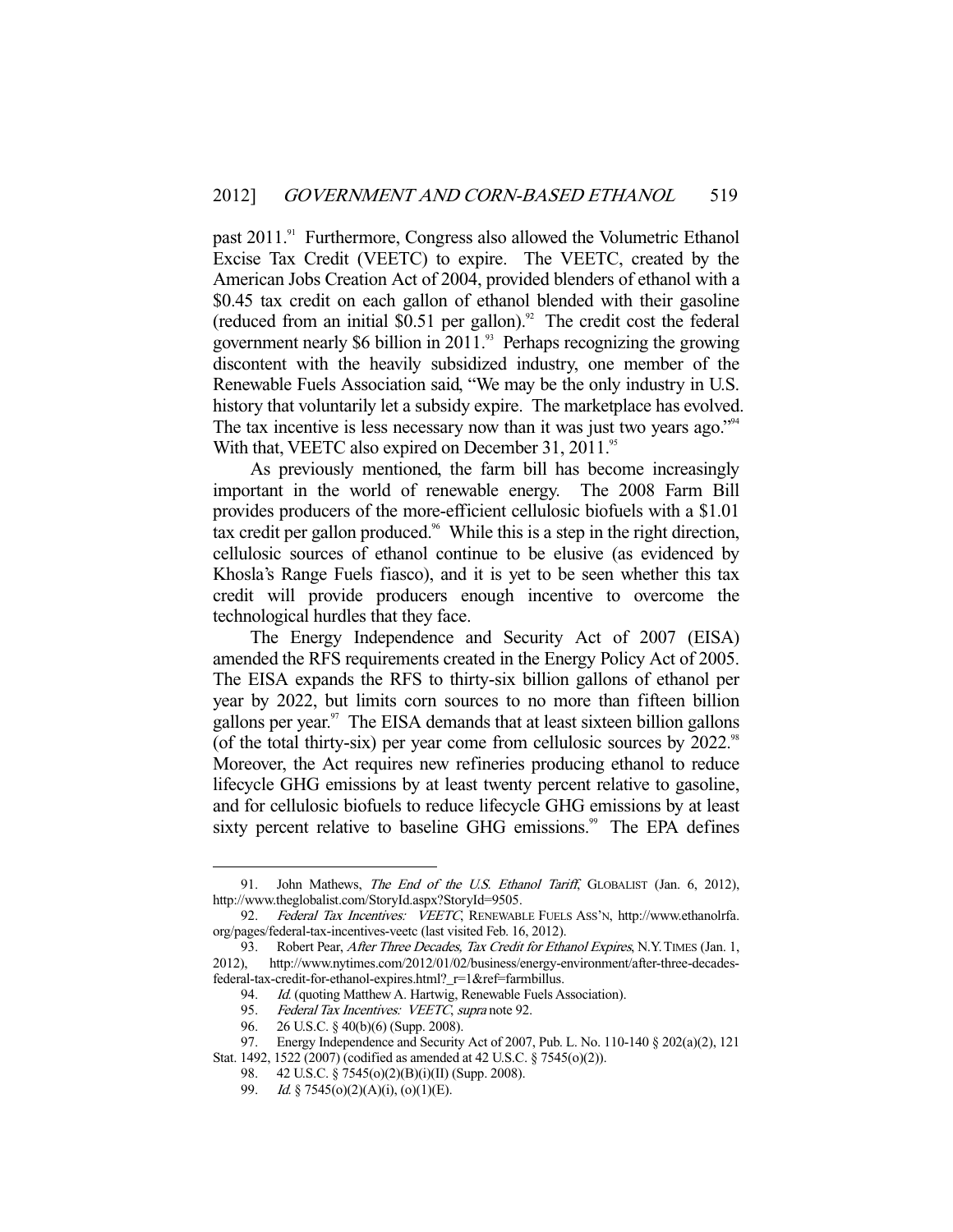lifecycle GHG emissions as "the aggregate quantity of GHGs related to the full fuel cycle, including all stages of fuel and feedstock production and distribution, from feedstock generation and extraction through distribution and delivery and use of the finished fuel."<sup>100</sup> Slowly but surely, Congress is acknowledging the dangers and pitfalls of corn ethanol and is taking some steps to reduce America's dependence on corn.

 It is still too early to tell what effect these measures Congress has recently taken will have on the corn industry. It is clear, however, that up until now the industry has continued to grow at a rapid rate. In 2010, ethanol production increased 23% and a record 35% of total U.S. corn production was dedicated to ethanol.<sup>101</sup> The USDA also projected a 9% increase in the use of corn for ethanol production in  $20\overline{11}$ .<sup>102</sup> It seems, therefore, that the corn ethanol industry has reached a crossroads, and with the new farm bill currently in development, there exists an excellent opportunity to definitively address the issue.

## B. Lingering Loopholes

 While it seems that many subsidies and tax breaks for the corn ethanol industry are being drawn back, some major loopholes still exist in the law. In 2007, the EPA granted a major exemption under the CAA to the ethanol industry.<sup>103</sup> Effective July 2, 2007, the EPA raised the threshold at which an ethanol plant would be considered a "major" source from 100 tons per year to 250 tons per year of any pollutant for which the local area is in attainment with the National Ambient Air Quality Standards (NAAQS). 104 The EPA justified this change by expressing "concerns that continuing to regulate the ethanol fuel industry, under the 100 [tons per year] major source threshold, regardless of the production method could stymie the growth of the industry, and hamper our nation's efforts toward energy independence."<sup>105</sup>

 The EPA then quickly dismissed any negative environmental consequences of the rule. Specifically, the agency reasoned that raising the threshold "will likely encourage facility expansions and construction

 <sup>100.</sup> EPA, EPA-420-F-09-024, EPA LIFECYCLE ANALYSIS OF GREENHOUSE GAS EMISSIONS FROM RENEWABLE FUELS 1 (May 2009), http://www.epa.gov/otaq/renewablefuels/420f09024.pdf.

<sup>101.</sup> Rick Barrett, Uncertainty Prevails as Harvest Nears, J. SENTINEL (Aug. 22, 2011), http://www.jsonline.com/business/128223523.html.

 <sup>102.</sup> Id.

 <sup>103.</sup> See Prevention of Significant Deterioration, Nonattainment New Source Review, and Title V: Treatment of Certain Ethanol Production Facilities Under the "Major Emitting Facility" Definition, 72 Fed. Reg. 24,060 (May 1, 2007) (codified at 40 C.F.R. pts. 51, 52, 70, 71).

<sup>104.</sup> *Id.* at 24,060-61.

 <sup>105.</sup> Id. at 24,062.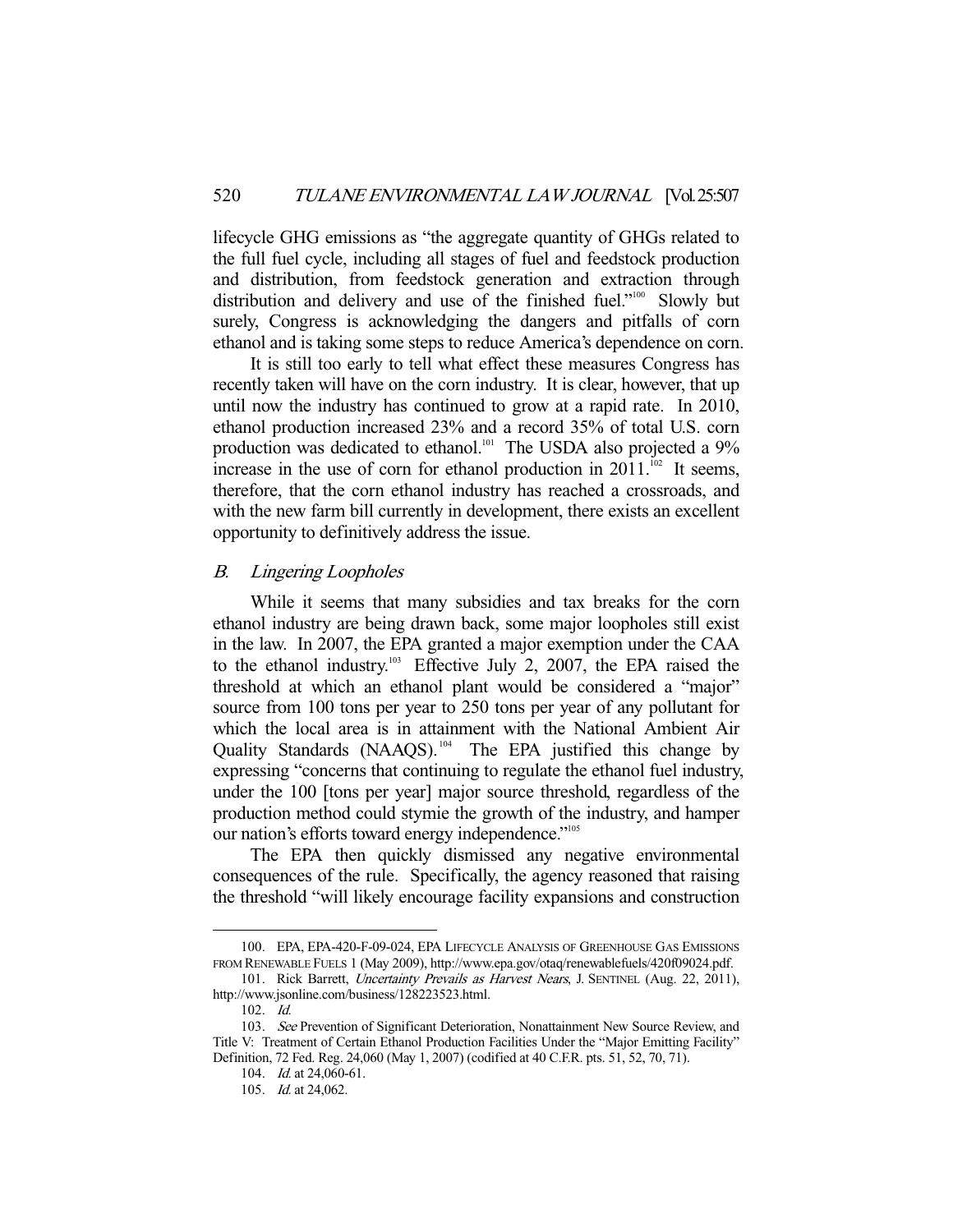of larger, more economically efficient plants, which in turn, will emit less emissions per gallon of ethanol produced. The 100 [tons per year] threhold [sic] on the other hand encourages the construction of more numerous, less economically efficient smaller facilities."<sup>106</sup> Curiously, the EPA then stated, "We acknowledge that there may be some emissions increases as a result of this rulemaking."<sup>107</sup> It seems, therefore, that the EPA was less concerned with the environmental consequences of the rule change than with artificially propping up a domestic industry and reducing America's dependency on foreign oil.

 Another loophole exists within the CAFE standards. The so-called "Dual-Fuel Vehicle Incentive Program" was established in the late 1980s to stimulate the use of alternative fuels by encouraging automakers to produce more vehicles capable of running on alternative fuels.<sup>108</sup> Unfortunately, this program allows automakers to produce fleets that average 1.2 miles per gallon below the required CAFE standards as long as they sell vehicles that are capable of running on both gasoline and an alternative fuel. $109$  For example, a Ford F-150 that actually gets nineteen miles per gallon is credited with achieving thirty-one miles per gallon as long as it is capable of running on an alternative fuel.<sup>110</sup>

 While the intentions behind this program may have been noble, it has become an environmental disaster in practice. It is assumed that these vehicles will actually use alternative fuels fifty percent of the time.<sup>111</sup> The problem, however, is that only 1200 of the nearly 200,000 gas stations in America carry E85—and over a third of those are in the states of Minnesota and Illinois.<sup>112</sup> Perhaps unsurprisingly then, data showed that these vehicles used an alternative fuel less than one percent of the time.<sup>113</sup> The problem is compounded by the fact that most of the FFVs sold are "limited . . . to large SUVs, pickups, and sedans that get relatively poor gas mileage."114 Thus, automakers are receiving credit for producing very fuel-efficient vehicles, when in reality they are taking advantage of the program to reach their minimum CAFE standard while

 <sup>106.</sup> Id. at 24,070.

 <sup>107.</sup> Id.

<sup>108.</sup> The Dual-Fuel Vehicle Incentive Program, UNION CONCERNED SCIENTISTS, http:// ucsusa.org/clean\_vehicles/technologies\_and\_fuels/biofuels/the-dual-fuel-vehicle.html (last updated Apr. 2, 2008).

 <sup>109.</sup> Id.

<sup>110.</sup> *Id.* fig.1.

 <sup>111.</sup> Id.

 <sup>112.</sup> Id.

 <sup>113.</sup> Id.

 <sup>114.</sup> What Should Consumers Do?, CONSUMER REP., http://www.consumerreports.org/cro/ cars/new-cars/news/ethanol/give-yourself-a-gasoline-price-cut/index.htm (last updated Jan. 2011).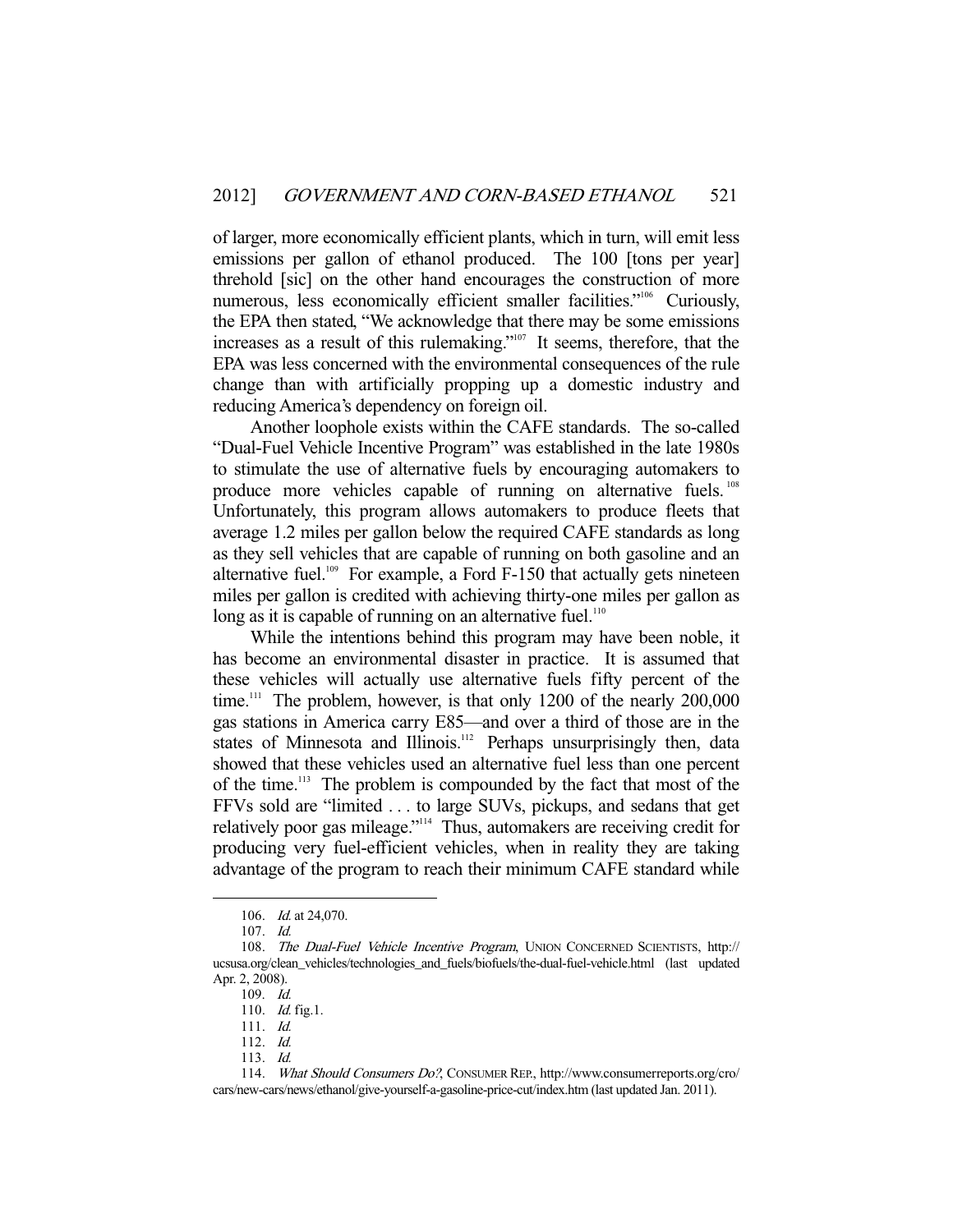placing more inefficient vehicles, like SUVs, into service. It is reported that this program increased U.S. dependence on foreign oil by about 80,000 barrels per day in 2005 and enabled automakers to avoid up to \$1.6 billion in CAFE fines as of 2008.<sup>115</sup>

 If there is a silver lining, it is that this program is gradually being phased out by 2020. The credit of 1.2 miles per gallon will be in effect until model year 2014; thereafter, the credit will decrease by 0.2 miles per gallon until model year 2020 when the phaseout is complete.<sup>116</sup>

## C. State Policies

 Thus far, the discussion has focused on federal policies. However, many states, especially those in the Midwest, further incentivize the corn ethanol industry. States containing fertile soils for corn, such as Iowa, Nebraska, Illinois, and Minnesota, look to further prop up the corn ethanol industry. Understandably, these states do this in an effort to create jobs and support their economy, but at what expense to the environment and nation as a whole?

 States have been relatively successful imposing mandates within their borders. Montana, Hawaii, and Oregon have passed measures requiring a 10% ethanol blend in their gasoline.<sup>117</sup> Minnesota state law also requires all gasoline in the state to contain  $10\%$  ethanol.<sup>118</sup> In 2005, Minnesota state legislators raised this mandate to require 20% ethanol (E20) effective 2013.<sup>119</sup> This mandate, however, takes effect only if approved by the EPA. The EPA is responsible for certifying the maximum allowable content of ethanol in gasoline and must grant a waiver to the CAA certifying any ethanol blend higher than  $10\%$ <sup>120</sup>. The waiver application must demonstrate that data exists proving that the higher blend will not cause more pollution than gasoline.<sup>121</sup> In 2010, the EPA approved a waiver request from a group called Growth Energy seeking a 15% ethanol blend.<sup>122</sup> While that decision seems to bode well for Minnesota, it is still unclear whether the EPA will grant the state's waiver request for E20.

<sup>115.</sup> The Dual-Fuel Vehicle Incentive Program, supra note 108.

 <sup>116. 49</sup> U.S.C.A. § 32906 (Supp. 2008).

<sup>117.</sup> Duffield et al., *supra* note 3, at 437.

 <sup>118.</sup> Id.

<sup>119.</sup> Id. (citing MINN. STAT. § 239.791 (2007); Margaret J. Jennings, Note, Bioenergy: Fueling the Future?, 12 DRAKE J.AGRIC. L. 205, 213 (2007)).

<sup>120.</sup> CHRISTINA CONNELLY & RALPH GROSCHEN, MINN. DEP'T OF AGRIC., LEGISLATIVE REPORT ON ETHANOL: REVIEW OF E20 3 (Jan. 15, 2011).

 <sup>121.</sup> Id.

 <sup>122.</sup> Id.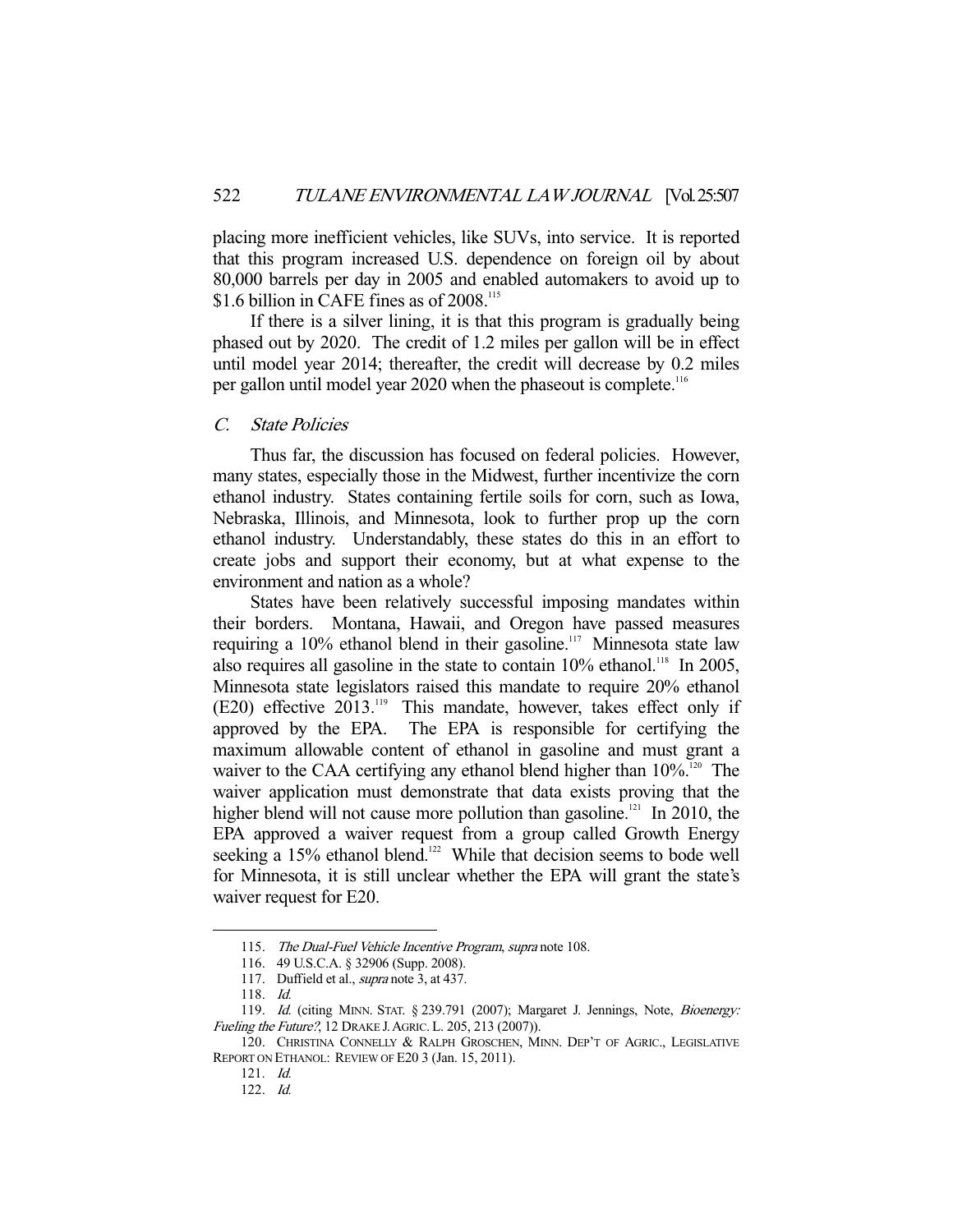States have been less successful when attempting to provide their own ethanol producers with tax credits. In 1984, Ohio granted a tax credit against the state gasoline tax for each gallon of ethanol-blended gasoline sold, but provided that the credit would only extend to producers from states that granted a tax credit or refund similar to that of Ohio.<sup>123</sup> The United States Supreme Court struck down this "reciprocity" statute in *New Energy Co. v. Limbach*.<sup>124</sup> While the Court did not say that reciprocity was per se unreasonable, it is now clear that a "state legislature wishing to promote ethanol by using tax credits must do so by promoting the entire industry, not merely its own producers. . . . A statute providing a tax credit that does not distinguish on the basis of the ethanol's origin would presumably be safe from Commerce Clause challenges."<sup>125</sup> It is important to note that courts have used the Commerce Clause to prevent states from limiting interstate commerce.<sup>126</sup> The Commerce Clause, however, also gives Congress expansive power to regulate trade between states, $127$  and could be used to limit the corn ethanol industry in the future.

#### V. LEGAL CONSEQUENCES OF FUTURE ACTIONS

 The United States has a host of different options at its disposal in trying to reduce the country's reliance on corn ethanol. This Comment will try to focus on the legal ramifications of any option chosen, and try to avoid pure questions of policy. The author recognizes, however, that this industry is in flux and changing rapidly, thus, policy considerations are important and almost impossible to avoid.

## A. Clean Air Act

 The ethanol industry scored a major victory when the EPA exempted production facilities from major emitter regulations, thereby raising the pollutant threshold from 100 tons per year to 250 tons per year.128 This exemption did not go unchallenged. In 2007, the Natural Resources Defense Council (NRDC) petitioned the EPA to reconsider

 <sup>123.</sup> Farrell, supra note 54, at 383 (citing OHIO REV. CODE ANN. § 5735.145(B) (West 1984)).

 <sup>124. 486</sup> U.S. 269 (1988).

<sup>125.</sup> Farrell, *supra* note 54, at 386.

 <sup>126.</sup> Id.

 <sup>127.</sup> Id.

 <sup>128.</sup> Prevention of Significant Deterioration, Nonattainment New Source Review, and Title V: Treatment of Certain Ethanol Production Facilities Under the "Major Emitting Facility" Definition, supra note 103, at 24,061.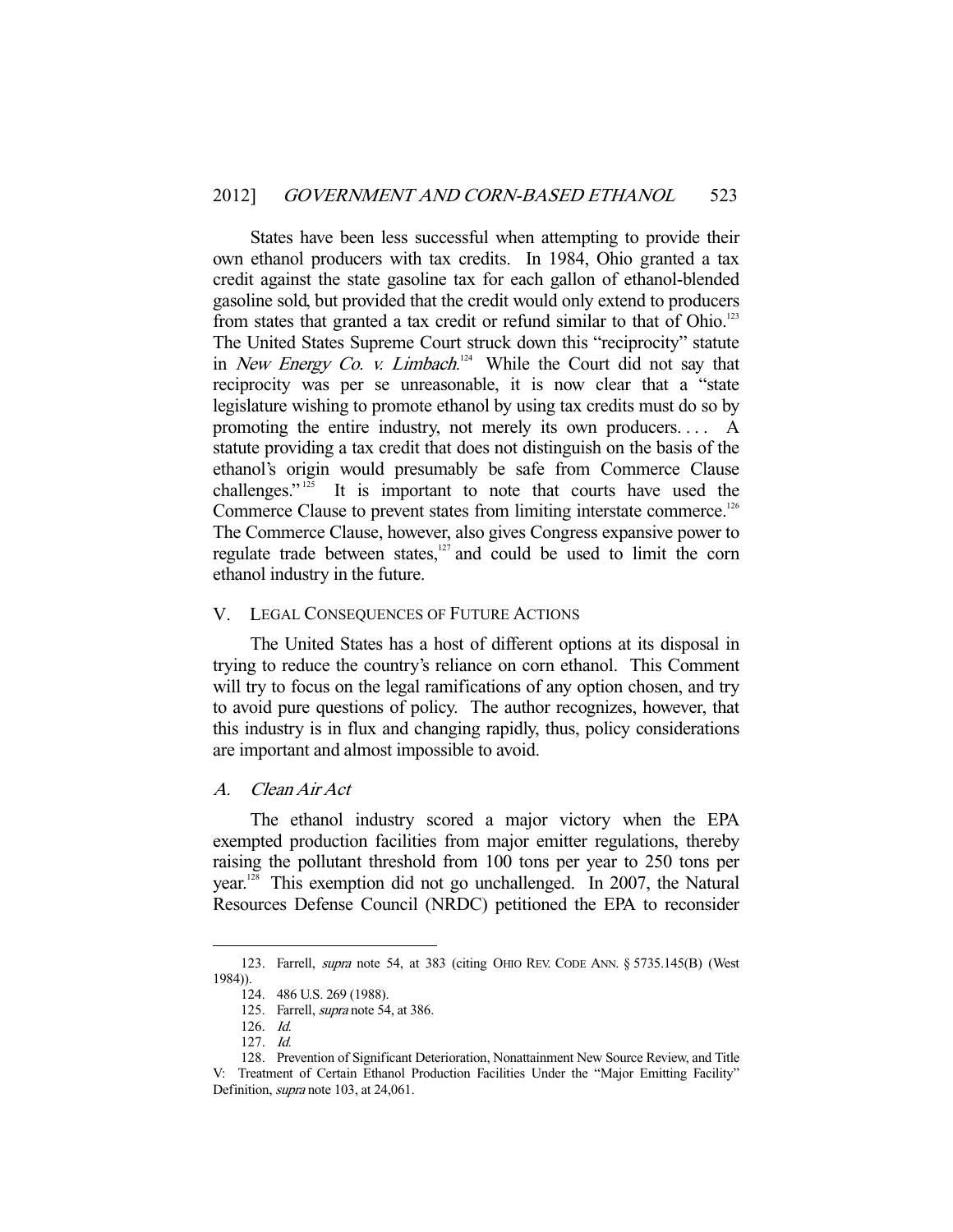the new rule, arguing that the rule is arbitrary, capricious, an abuse of discretion, or otherwise not in accordance with law.<sup>129</sup> The NRDC did not agree with the EPA's position that the rule "is not likely to result in significant net environmental harm and [believed that the] EPA's specific reasons supporting that finding were wholly unknown during the comment period."<sup>130</sup>

 The EPA responded, stating that the NRDC's claims were unfounded. The agency argued that the conclusions of the final rule were "consistent with and a logical outgrowth of the discussion of potential emission increases" in the proposed rule.<sup>131</sup> The EPA continued that it was perfectly appropriate to "further evaluate and characterize the degree of the environmental effects of the rule between promulgation of the proposed rule and the final rule without initiating a new round of public comment."<sup>132</sup>

 Clearly, this challenge by the NRDC raises serious administrative law concerns. If challenged in court, the NRDC could face a tough time as courts are likely to defer to an administrative agency so long as its interpretation of an ambiguous statute is not unreasonable.<sup>133</sup> While the purpose of the CAA is to "protect and enhance the quality of the Nation's air resources," it does so only "so as to promote the public health and welfare and the *productive capacity* of its population."<sup>134</sup> Thus, a court might find that even though the EPA acknowledged that emissions might increase because of the rule change, to do otherwise would improperly hamper the productive capacity of the American people by restraining the development of a fledgling industry.

 Assuming for a moment that the rule change was struck down, the ethanol industry would face an interesting conundrum. There are many questions which would have to be answered. Would production facilities built after the rule change be allowed to continue to operate at the 250 tons per year limit, or would they have to come into compliance at the lower 100 tons per year limit? Would this lower limit hamper the ethanol industry to the point of not building more facilities?

 It is conceivable that any production facility built with the understanding that it would be allowed 250 tons per year could be grandfathered into a lower, 100 tons per year threshold. Those facilities

 <sup>129.</sup> Letter from Stephen L. Johnson, Adm'r of EPA, to John D. Walke, NRDC 1 (Mar. 27, 2008), http://www.epa.gov/NSR/documents/20080327\_NRDC\_Walke.pdf.

<sup>130.</sup> Id. at 2 (internal quotation marks omitted).

 <sup>131.</sup> Id.

 <sup>132.</sup> Id. at 3.

 <sup>133.</sup> See Chevron, U.S.A., Inc. v. Natural Res. Def. Council, Inc., 467 U.S. 837 (1984).

 <sup>134. 42</sup> U.S.C. § 7401(b)(1) (2006) (emphasis added).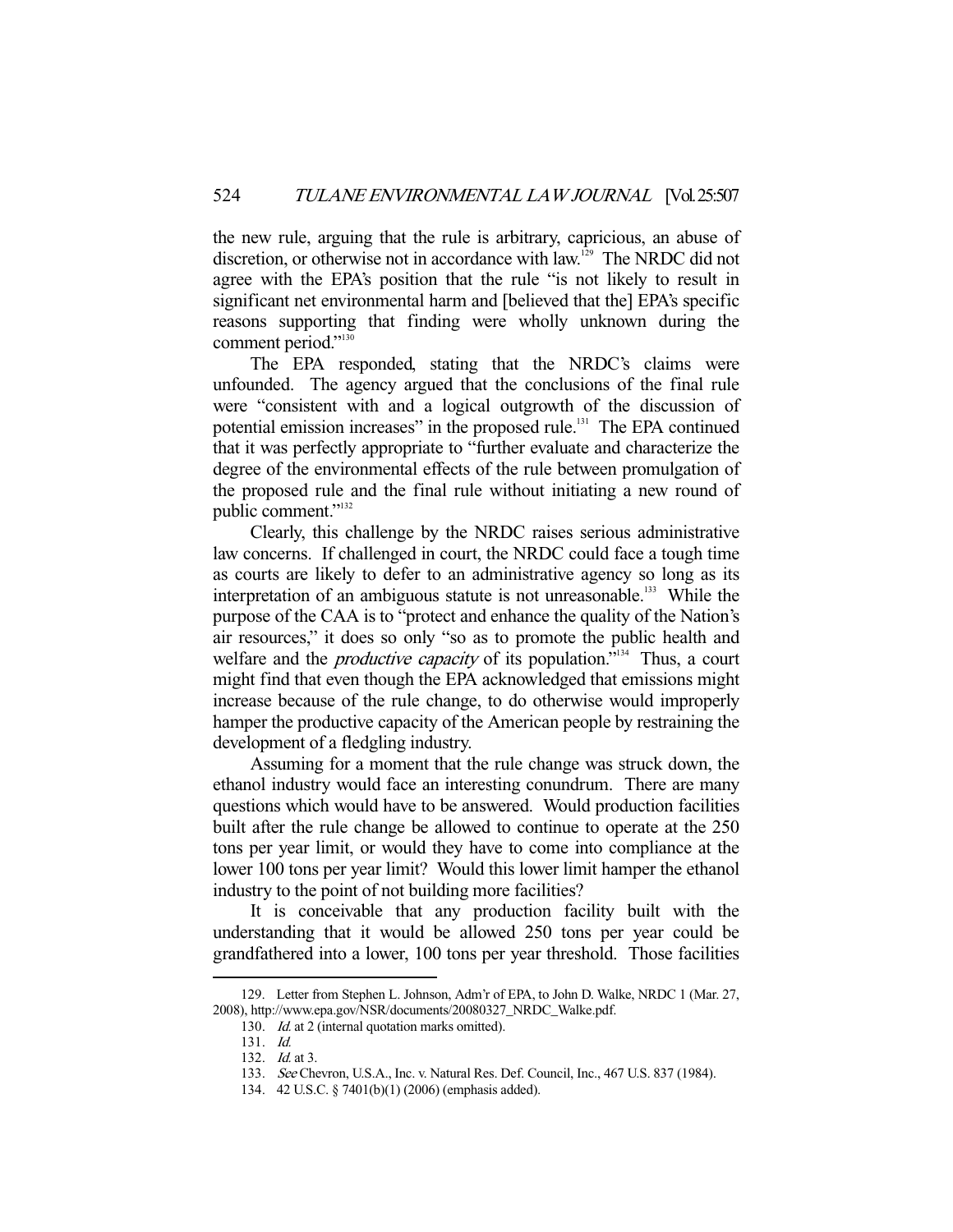would be allowed to continue to operate at 250 tons per year, while new facilities would be required to operate under the 100 tons per year standard. While this seems simple and straightforward, it might prove more problematic in reality. Even if these facilities are allowed to continue to pollute at 250 tons per year, the concern then becomes whether this would take an entire region out of compliance with the NAAQS. While the farm areas of the Midwest typically do not fall into "nonattainment areas" under the NAAQS,<sup>135</sup> it is certainly possible that the construction of more ethanol facilities in the future could change this fact.

 It also seems unlikely that the 100 tons per year standard would stunt the ethanol industry. The industry saw explosive growth under the older standard.136 Any slowdown in the expansion of the industry in the late 2000s probably had more to do with the overall inefficiency of corn ethanol than with concern over production facilities' pollution limits. With the continued expansion of corn production in the United States, it seems unlikely that a return to the lower standard would significantly impede the ethanol industry.

## B. CAFE Standards

 The Dual-Fuel Vehicle Incentive Program provides a major loophole to the car and ethanol industry under the CAFE standards. Because so few E85 refueling stations exist, carmakers are reaping the benefits while the environment suffers.<sup>137</sup> Under this program, automakers can keep producing a fleet of vehicles that falls below the required mileage standards.<sup>138</sup> It would be wise to amend the program to give credit to automakers only if it can be shown that their dual-fuel vehicles are actually using alternative fuels such as E85. This could create difficult administrative and accounting problems, but there is some evidence that such a change is under consideration.<sup>139</sup> This type of change would give credit to automakers only for the amount of alternative fuel actually used, not give credit based on an *assumed* usage

 <sup>135.</sup> Counties Designated "Nonattainment" for Clean Air Act's National Ambient Air Quality Standards (NAAQS), EPA, http://www.epa.gov/oaqps001/greenbk/mapnpoll.html (last updated Mar. 30, 2012).

 <sup>136.</sup> See Barrett, supra note 101.

<sup>137.</sup> See The Dual-Fuel Vehicle Incentive Program, supra note 108.

 <sup>138.</sup> See id.

<sup>139.</sup> See Csaba Csere, The CAFE Numbers Game: Making Sense of the New Fuel-Economy Regulations, CAR & DRIVER, Nov. 2011, available at http://www.caranddriver.com/ features/the-cafe-numbers-game-making-sense-of-the-new-fuel-economy-regulations-feature.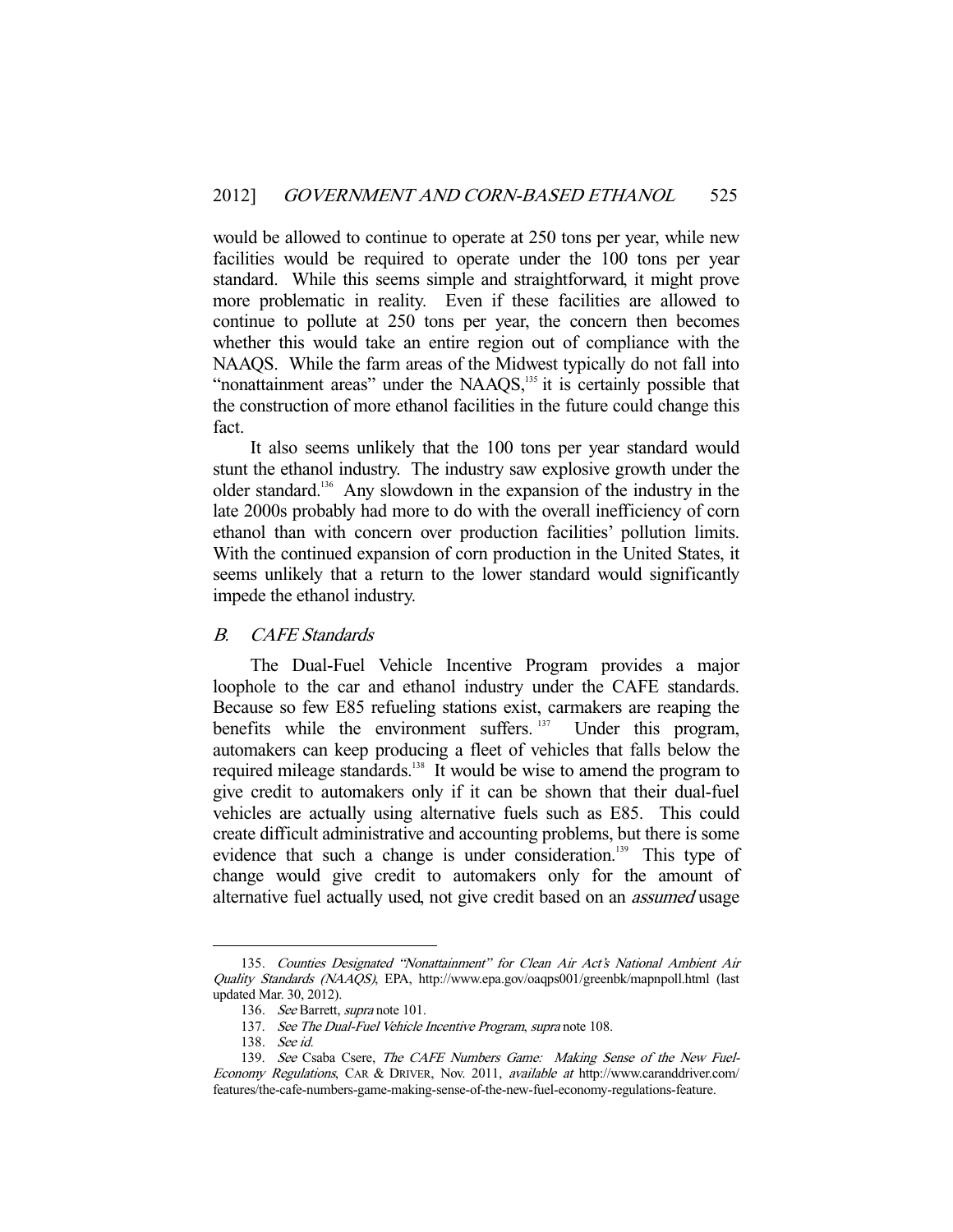level of fifty percent. As mentioned *supra*, the actual usage is less than one percent, a far cry from the assumed usage level.<sup>140</sup>

 Any serious attempt to make this new credit effective would also require massive infrastructure improvements. While ethanol-fueling stations in the United States make up only one percent of the total fueling stations, all 35,017 fueling stations in Brazil are capable of dispensing ethanol.<sup>141</sup> While the United States could conceivably create a law mandating every refueling station to carry ethanol, this would be impractical for at least two reasons. First, it would be prohibitively expensive. Secondly, this program works well for Brazil only because sugarcane ethanol is much more efficient than U.S. corn ethanol.<sup>142</sup> Unless the oil industry fronted some of the costs to provide for ethanol fuels at their stations, and unless the fuel was created from some more efficient source than corn, this potential mandate seems both unwise and unlikely.

### C. Creating an Efficiency Standard

 Currently, many different regulations, mandates, and pieces of legislation govern the usage of corn ethanol in the United States. While these policies aim to decrease America's dependence on foreign oil and support a domestic industry, they are environmentally shortsighted. Using both Brazil and the CAFE standards as a model, the federal government could fix this problem by implementing a national standard that focuses on the NEB of the fuel.

 Environmentally speaking, corn ethanol is simply not worth the trouble if it takes more fossil fuels to produce than it saves. Even the positive NEB reported by federal agencies is not high enough to eliminate other environmental concerns such as pesticide use and runoff.143 Brazil has witnessed extraordinary success with the use of sugarcane ethanol, which produces 8.2 joules of energy per unit of fossil fuel input (compared to  $1.5$  joules for corn ethanol).<sup>144</sup>

 While the CAFE standards regulate based on miles per gallon, a new standard could regulate ethanol based on its NEB. Similar to the

<sup>140.</sup> The Dual-Fuel Vehicle Incentive Program, supra note 108.

 <sup>141.</sup> Ethanol Fuel in Brazil, UN-ENERGY (Jan. 8, 2011), http://www.un-energy.org/ stories/38-ethanol-fuel-in-brazil.

 <sup>142.</sup> Starr, supra note 9, at 283.

<sup>143.</sup> See id. at 294; Cho, supra note 80.

<sup>144.</sup> Mann & Hymel, supra note 1, at 53 (citing DANIEL BUDNY, WOODROW WILSON INT'L CTR. FOR SCHOLARS, THE GLOBAL DYNAMICS OF BIOFUELS: POTENTIAL SUPPLY AND DEMAND FOR ETHANOL AND BIODIESEL IN THE COMING DECADE 4 (Paulo Sotero ed., Apr. 2007), http://www. wilsoncenter.org/sites/default/files/Brazil\_SR\_e3.pdf).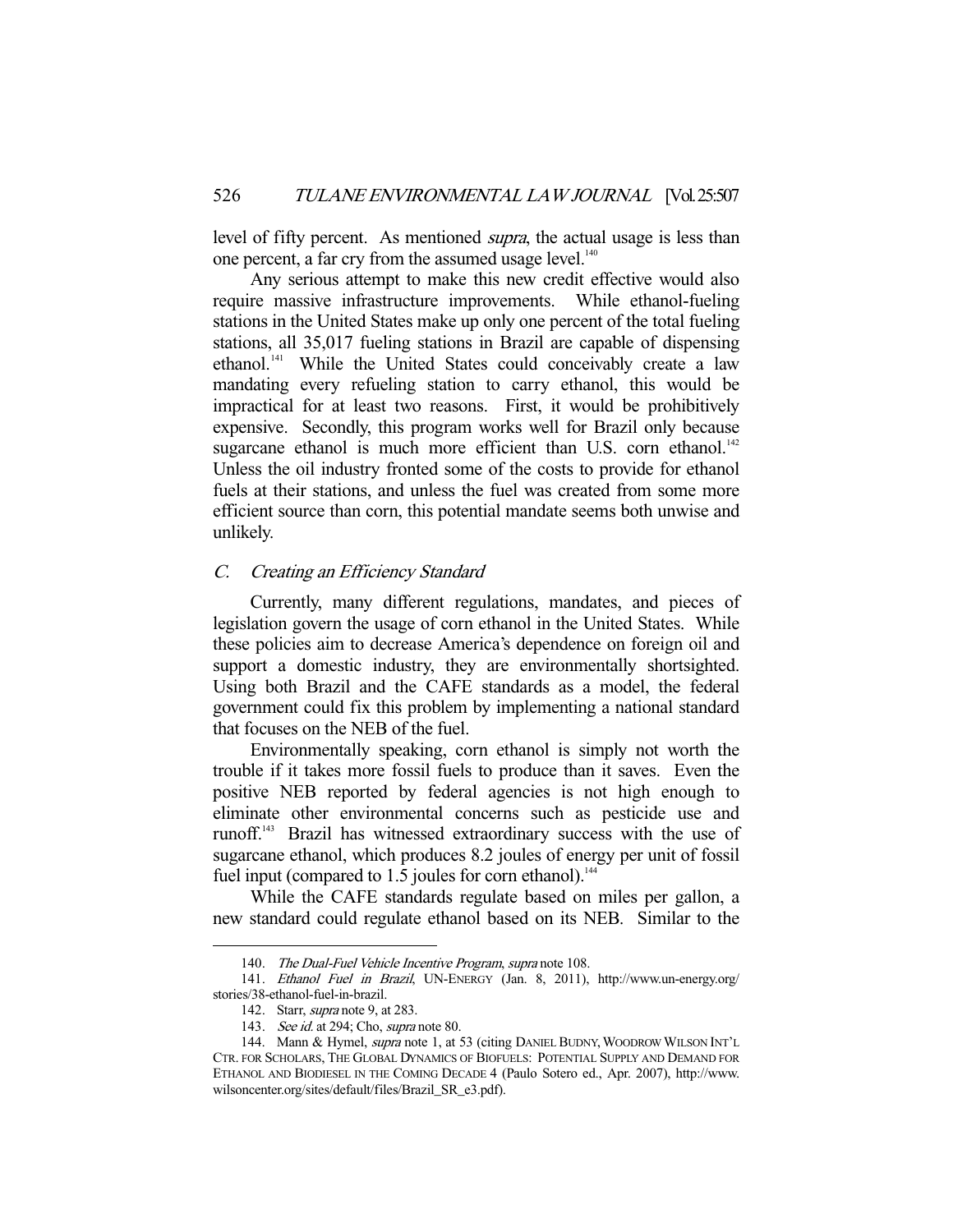CAFE standards, the NEB-minimum could start low and gradually increase. Starting at a ratio of around 2.3:1 (the USDA's reported NEB of corn ethanol<sup>145</sup>), this would be raised each year at a certain level to either encourage the corn ethanol industry to find a more efficient method of production, or to begin using more efficient crops, such as switchgrass or miscanthus.

 There is some precedent for creating a new standard like this. The EISA requires new ethanol plants to reduce their lifecycle GHG emissions.<sup>146</sup> These reductions, however, are made in comparison to gasoline. While the aim of the requirement is good—to reduce the amount of GHG emissions released during production of ethanol—the United States should strive to make the production of ethanol more efficient than importing and using gasoline, not merely be content with it being as good as gasoline. A NEB standard would comprehensively take all this information into account and produce a single ratio that would be easy for consumers to understand.

 This new standard would have the added benefit of creating a single, uniform standard throughout the United States. Many states, particularly those with fertile soils for corn, continue to encourage the use of corn ethanol despite the severe negative environmental consequences inherent in its production.<sup>147</sup> Using its power under the Commerce Clause, Congress could direct the appropriate agency (the EPA, DOE, or even USDA) to create a national standard to ensure that individual states do not gain a competitive advantage over other states by relying on environmentally unsound practices and promoting an industry at the expense of the rest of the nation.

 A regulation based on the NEB of ethanol could have a damaging effect on a number of businesses in the United States. If enacted, Brazilian ethanol could be imported in much higher quantities because it already far exceeds the proposed NEB-minimum. While this is a legitimate concern, America should not be encouraging such an environmentally unfriendly industry, especially under the guise of it being a "green" source of fuel. This new standard would instead take into account the true cost of production (in terms of GHG emissions) and regulate accordingly. Initially setting the minimum NEB at a low level would allow American businesses to improve their efficiency either

<sup>145.</sup> See SHAPOURI ET AL., supra note 60, at 1.

 <sup>146.</sup> See 42 U.S.C. § 7545(o)(2)(a)(i) (Supp. 2008).

<sup>147.</sup> See, e.g., CONNELLY & GROSCHEN, supra note 120, at 3 (writing in support of a minimum blend of twenty percent ethanol at Minnesota gas pumps).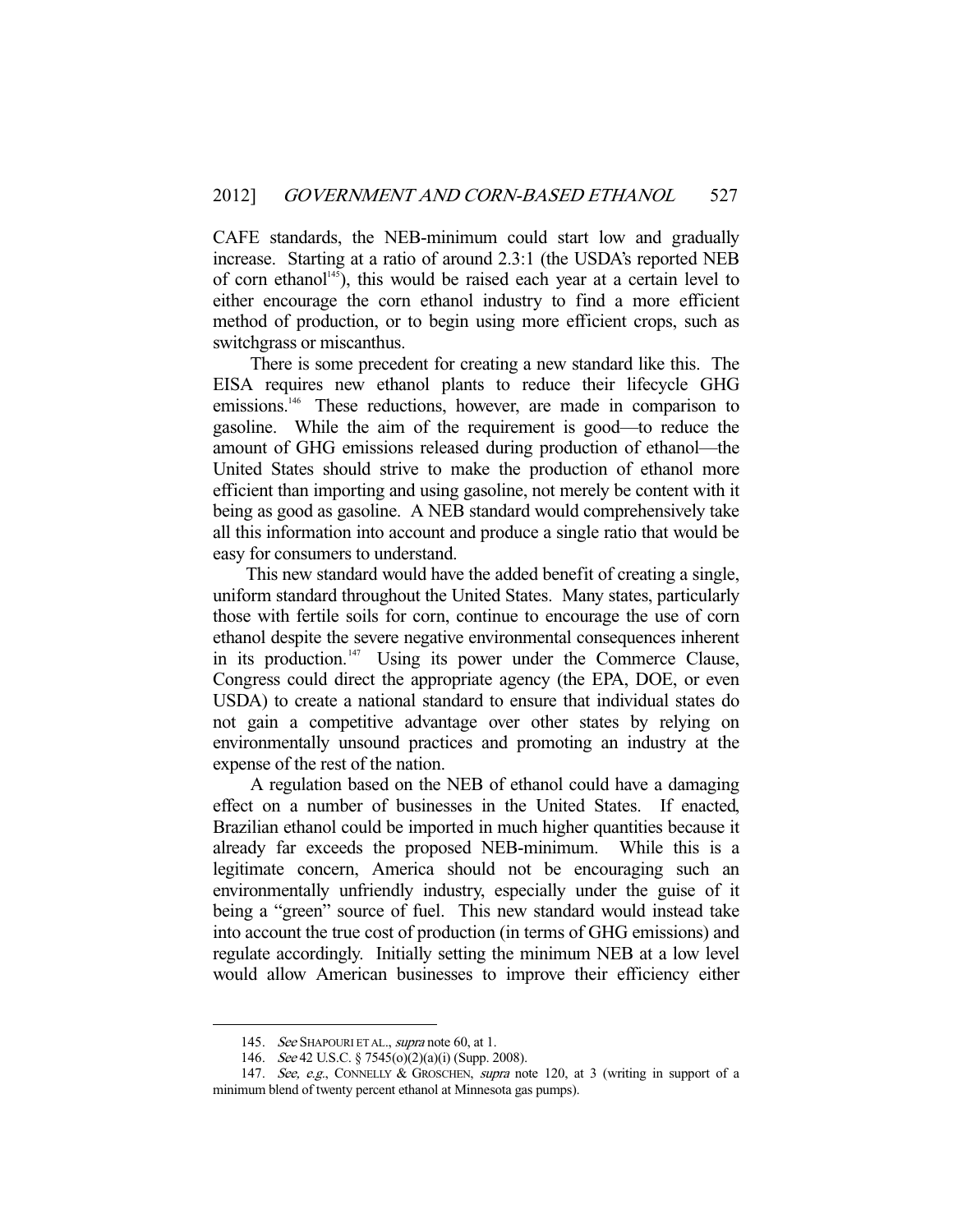through new technologies or through different types of crops without forcing them to abandon their industry completely.

## D. The 2012 Farm Bill

 This Comment would not be complete without a brief discussion of the upcoming farm bill. The 2012 Farm Bill may represent a shift away from the massive subsidies that some in the farm industry have become accustomed to from earlier versions of the bill.<sup>148</sup> In tough economic times, and during a renewed effort to cut spending across the board, the newest farm bill could look drastically different. Still, the legislation represents a unique opportunity to return the corn ethanol industry to a more level playing field.

 Speaking about priorities of the 2012 Farm Bill, Secretary of Agriculture Tom Vilsack acknowledged that the domestic biofuel industry has reduced oil imports by eight percent in just a few years.<sup>149</sup> The Secretary, however, also hinted at reducing government support of the domestic corn ethanol industry, recognizing that "the assistance we provide to this industry will likely be more targeted and more limited in the future; but we have momentum in many areas of the country to focus on nonfood feed stocks which will allow us to expand the production of advanced biofuels." 150 While Secretary Vilsack did not explicitly condemn the corn ethanol industry, it seems to be clear that the writing is on the wall. Focusing on "nonfood feed stocks" unquestionably removes corn from the equation, and instead would include sources such as switchgrass, miscanthus, or wood waste.

 The 2008 Farm Bill included incentives for producers of cellulosic ethanol,<sup>151</sup> and it would be wise to maintain or increase these subsidies. America will be able to compete with countries like Brazil only if more efficient domestic sources of ethanol are used. Granted, the technology has proven costly and difficult to develop, <sup>152</sup> but many successful technologies have taken time, energy, and money to develop. Cellulosic ethanol represents a very promising source of cheap, efficient, clean, and

<sup>148.</sup> Mary Clare Jalonick, Spending Cuts Trump Farm Subsidies for Many Voters, WASH. TIMES (Feb. 15, 2012), http://www.washingtontimes.com/news/2012/feb/15/spending-cuts-trumpfarm-subsidies-many-voters/.

 <sup>149.</sup> Tom Vilsack, Sec'y, USDA, Agriculture Secretary Vilsack on Priorities for the 2012 Farm Bill (Oct. 24, 2011) (transcript available at http://www.usda.gov/wps/portal/usda/usda home?contentid=2011/10/0458.xml&contentidonly=true).

 <sup>150.</sup> Id.

 <sup>151.</sup> See 26 U.S.C. § 40(b)(6) (Supp. 2008) (establishing a tax credit of \$1.01 for each gallon of cellulosic biofuel produced).

 <sup>152.</sup> See Chapman, supra note 14.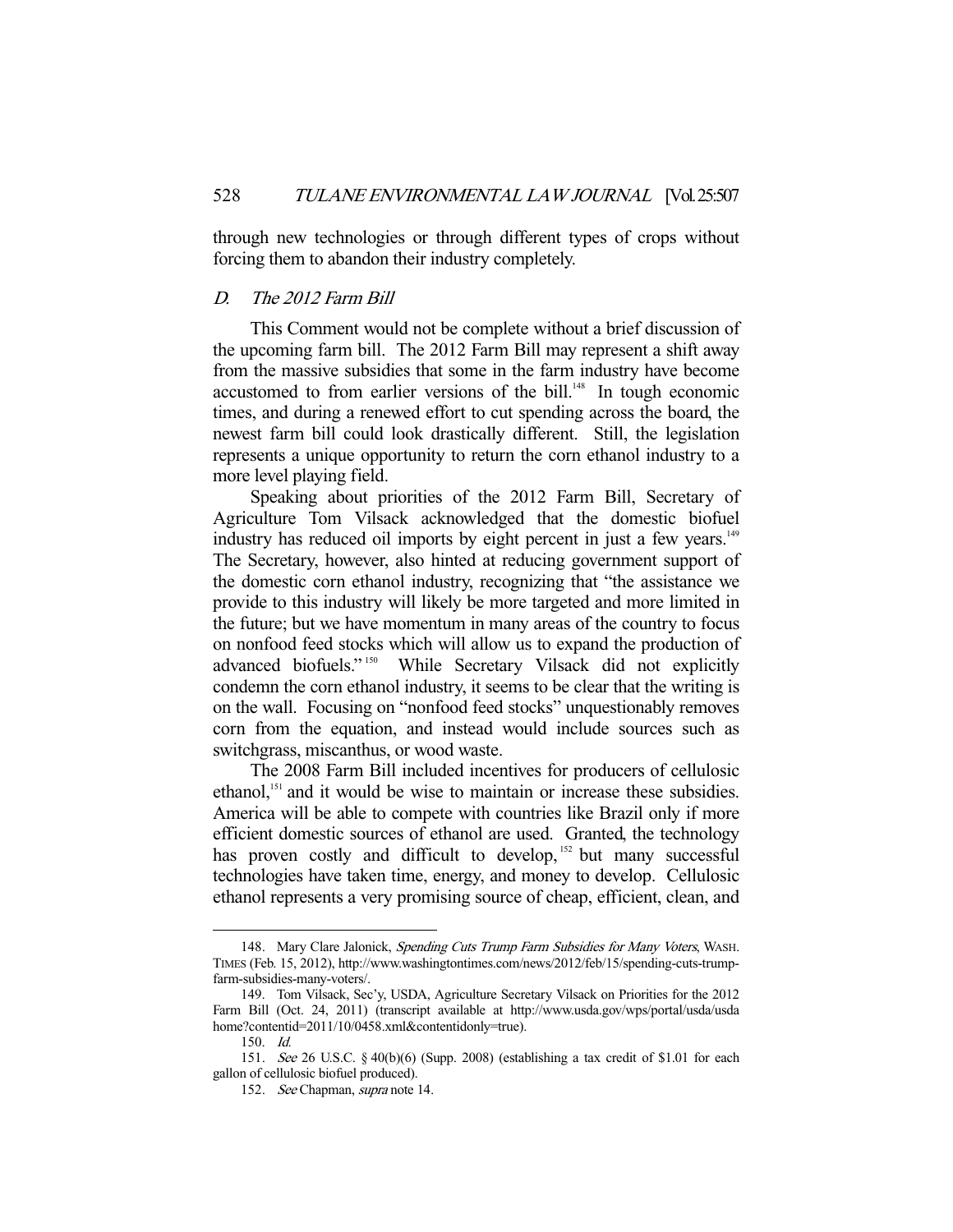homegrown energy. Accordingly, the focus of subsidies and tax breaks in the United States should shift from corn to cellulosic ethanol.

 The 2012 Farm Bill could be used as a single, comprehensive piece of legislation to implement the suggestions made in this Comment. This would benefit the biofuel industry by creating a single source of regulation for the biofuel industry in the United States. The biofuel industry, however, implicates environmental, agricultural, and energy policy. Thus, it seems likely that the USDA, the DOE, and the EPA will continue to assert some form of oversight over the industry in the future.

#### VI. CONCLUSION

 The corn ethanol industry has come a long way in a relatively short amount of time. From its development in earnest in the 1970s to the mandatory minimum blends of today, corn ethanol has seen a prodigious rise in popularity.153 The original intent of the subsidies, tariffs, and tax breaks—to get a young, domestic industry off the ground—no longer serve their purpose but continue to stick around. Considering both that the biofuel industry in America is now a powerful and established group of businesses and farmers and that the grievous environmental ramifications of their product are becoming clearer, it is time to end these subsidies and loopholes once and for all and return corn ethanol to the free market.

 The federal government has already taken some steps to control the problem, such as eliminating VEETC and tariffs on ethanol imports. This is only a beginning, however, and the government should continue this process. This can be done through a number of different ways, including the CAA, CAFE standards, and the 2012 Farm Bill.

 These solutions, however, also carry with them potential legal issues. Some of these solutions merely require amending existing regulations or legislation. For example, reducing the major emitter threshold for ethanol facilities from 250 tons per years back to 100 tons per year could create problems for those facilities built with the understanding that they would be regulated at the higher limit. Regulators would have to decide whether to grandfather these facilities into the new scheme or force them to adapt to the lower standards. This could be a potential source of litigation in the future.

 Other solutions may require the creation of new policies, which would entail their own set of problems. Policies of the future, however, could eliminate some of the uncertainty of success by using existing legal

<sup>153.</sup> See Duffield et al., supra note 3, at 427-37.